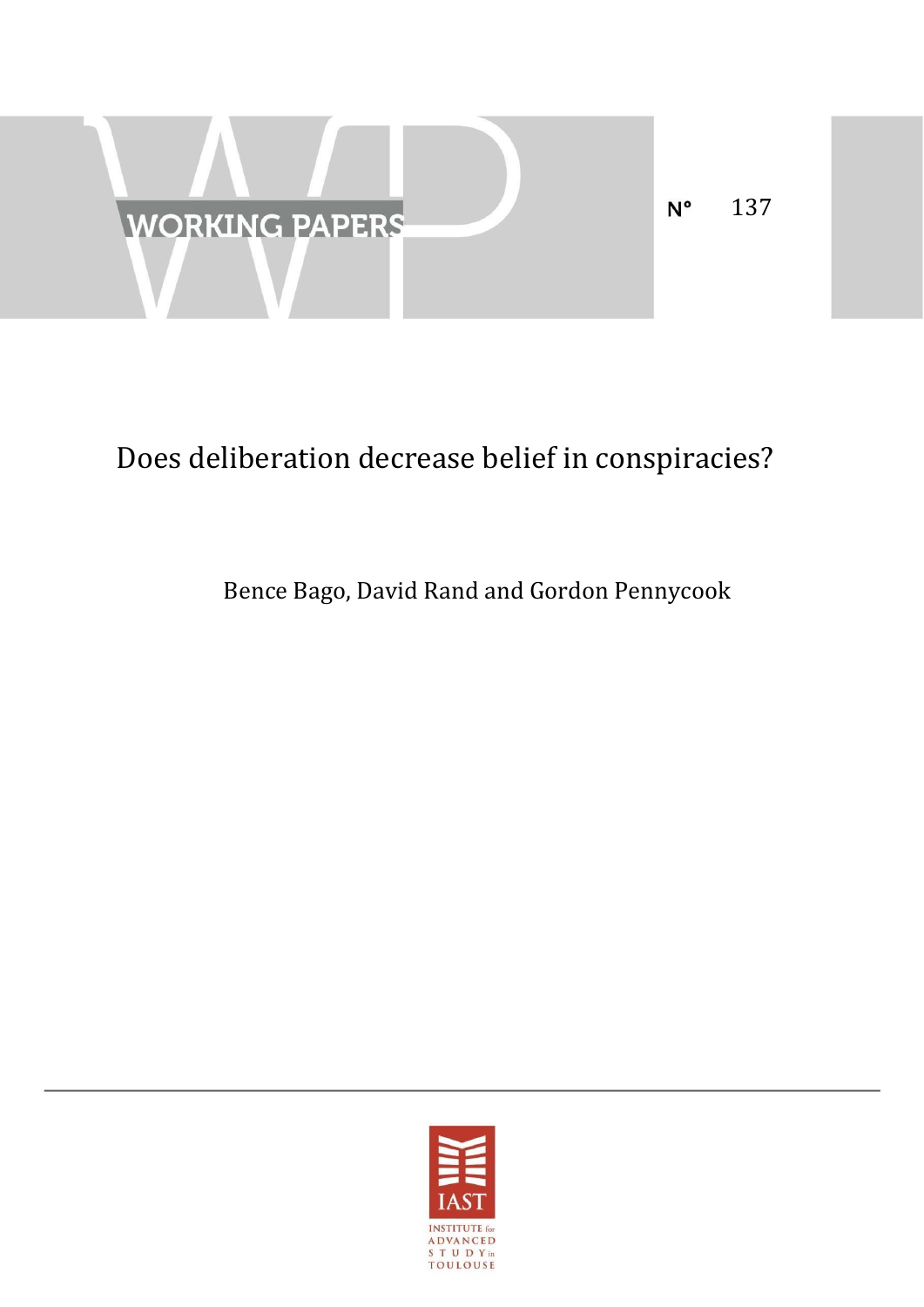#### **Does deliberation decrease belief in conspiracies?**

Bence Bago<sup>1,2\*</sup>, David G. Rand<sup>3,4</sup>, & Gordon Pennycook<sup>5,6</sup>

## **Working paper**

### **Manuscript has not yet been peer-reviewed**

<sup>1</sup>Institute for Advanced Study in Toulouse, University of Toulouse 1 - Capitole Artificial and Natural Intelligence Toulouse Institute <sup>3</sup>Sloan School, Massachusetts Institute of Technology Department of Brain and Cognitive Sciences, Massachusetts Institute of Technology Hill/Levene Schools of Business, University of Regina Department of Psychology, University of Regina

\*Corresponding author: Bence Bago, Institute for Advanced Study in Toulouse, University of Toulouse 1 - Capitole, 1 esplanade de l'Université, 31080 Toulouse, France, e-mail: [bencebagok@gmail.com](mailto:bencebagok@gmail.com)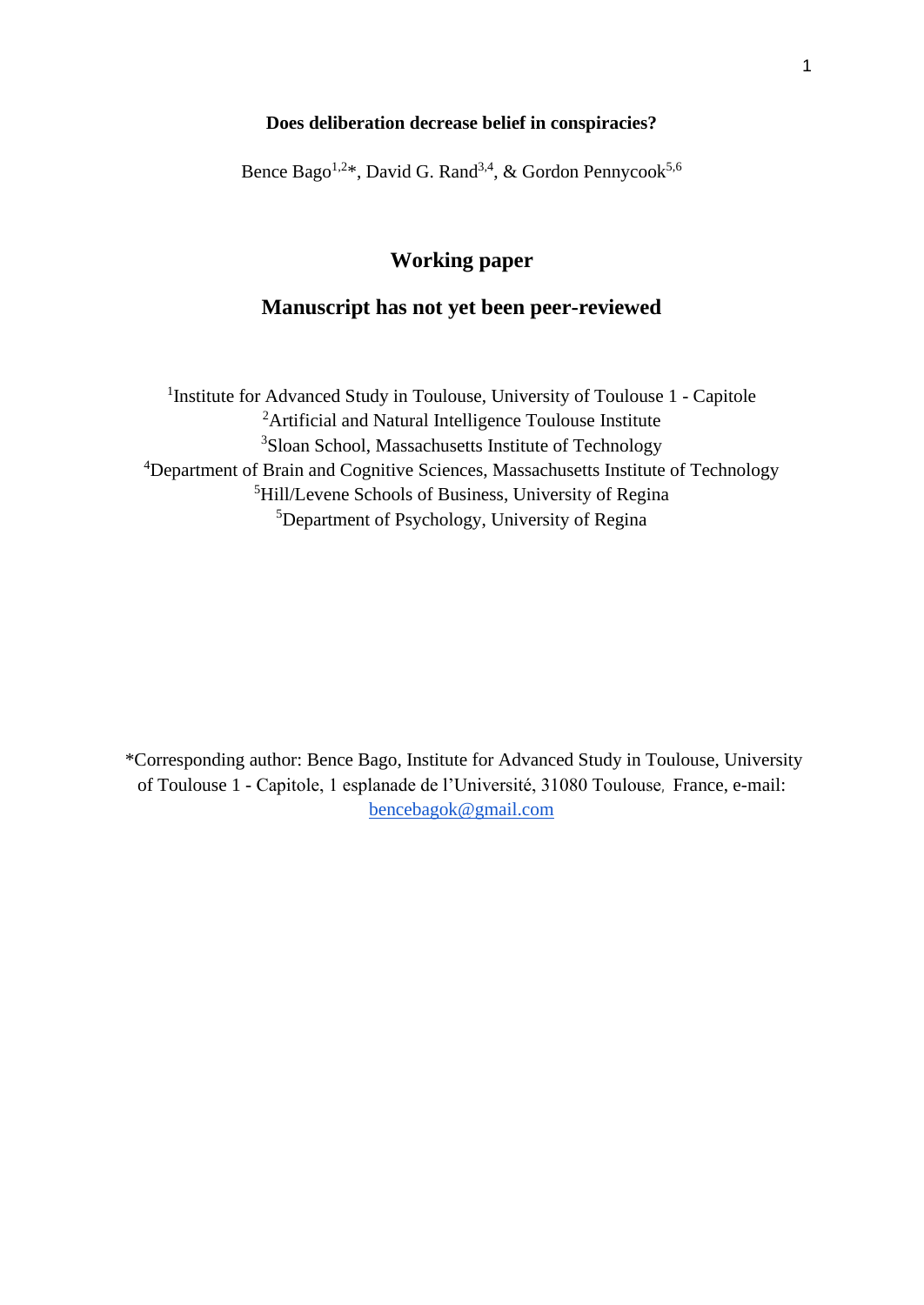#### **Abstract**

What are the underlying cognitive mechanisms that support belief in conspiracies? Common dual-process perspectives suggest that deliberation helps people make more accurate decisions and decreases belief in conspiracy theories that have been proven wrong (therefore, bringing people closer to objective accuracy). However, evidence for this stance is i) mostly correlational and ii) existing causal evidence might be influenced by experimental demand effects and/or a lack of suitable control conditions. Furthermore, recent work has found that analytic thinking tends to increase the coherence between prior beliefs and new information, which may not always lead to accurate conclusions. In two studies, participants were asked to evaluate the strength of conspiratorial (or non-conspiratorial) explanations of events. In the first study, which used well-known conspiracy theories, deliberation had no effect. In the second study, which used relatively unknown conspiracy theories, we found that experimentally manipulating deliberation did increase belief accuracy - but only among people with a strong 'anti-conspiracy' or strong 'pro-conspiracy' mindset from the outset, and not among those with an intermediate conspiratorial mindset. Although these results generally support the idea that encouraging people to deliberate can help to counter the growth of novel conspiracy theories, they also indicate that the effect of deliberation on conspiratorial beliefs is more complicated than previously thought.

**Keywords:** conspiracy theories, intuition, deliberation, dual process theory, two response paradigm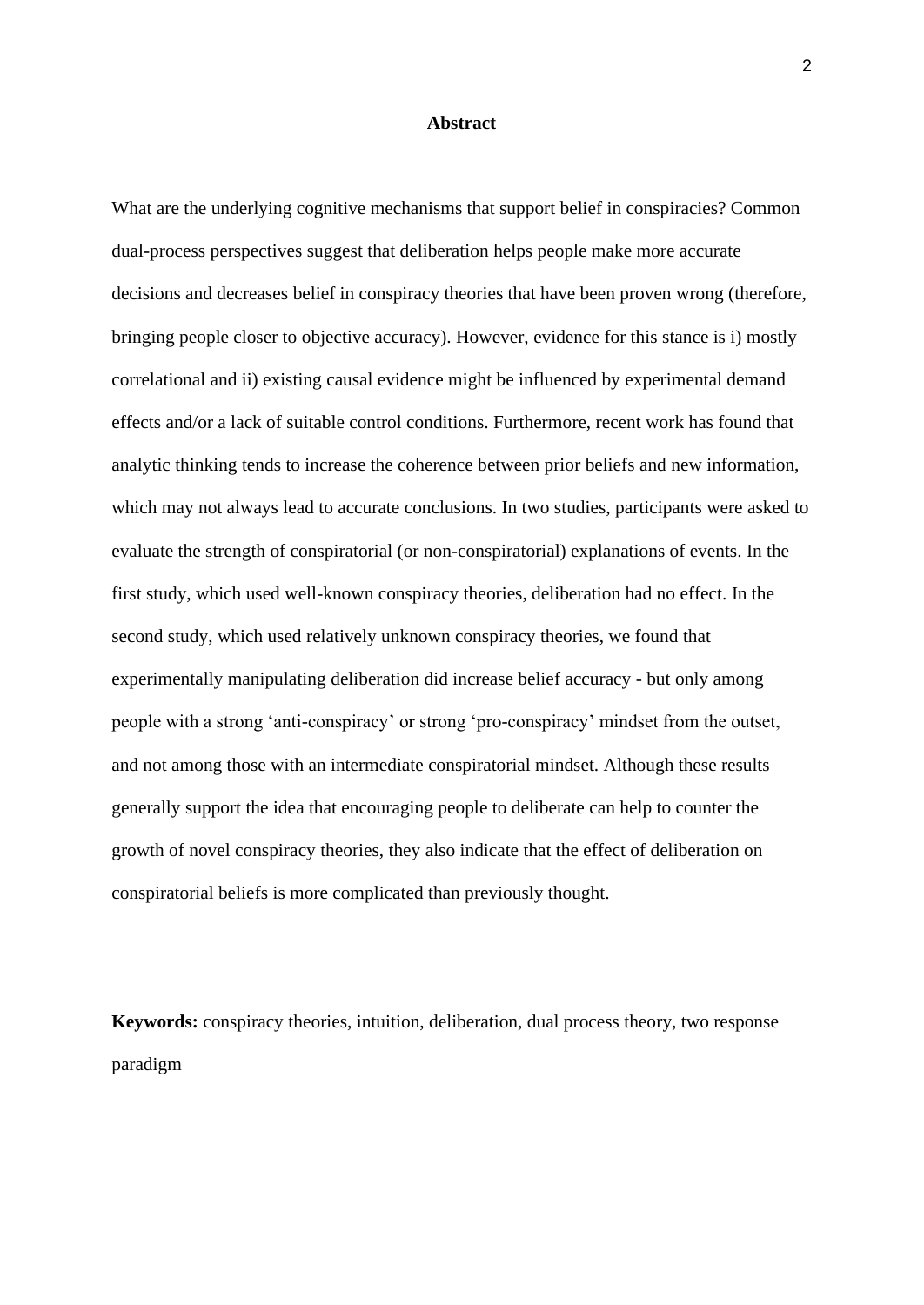#### **Introduction**

Conspiracy theories refer to the idea that there are powerful groups of capable people that are dedicated to doing evil, and that this is generally beyond the knowledge of the general population [\(Douglas et al., 2017; Sunstein & Vermeule, 2009\).](https://www.zotero.org/google-docs/?US5wH1) Although many of these theories are rendered impossible, or extremely unlikely to be actually true [\(Flynn et al.,](https://www.zotero.org/google-docs/?Eg2gPQ)  [2017; Grimes, 2016; Jolley & Douglas, 2014\)](https://www.zotero.org/google-docs/?Eg2gPQ) conspiratorial beliefs are surprisingly common.

Conspiracy theories can also be extremely harmful. Conspiratorial beliefs have been argued to be associated with decreased intent to vaccinate [\(Jolley & Douglas, 2014\)](https://www.zotero.org/google-docs/?4KY6Bz) (particularly in the context of COVID-19, see [Pennycook et al.,](https://www.zotero.org/google-docs/?N8hMF2) 2021), and a lower willingness to follow public health interventions in general (Georgiou et al., 2020; Oliver & [Wood, 2014\),](https://www.zotero.org/google-docs/?wVWogW) such as decreased intent to follow social distancing rules or health behaviours in the middle of the COVID-19 pandemic [\(Allington et al., 2020; Bierwiaczonek et al., 2020;](https://www.zotero.org/google-docs/?QNIGjl)  [Oleksy et al., 2020; Uscinski et al., 2020\).](https://www.zotero.org/google-docs/?QNIGjl) Conspiratorial beliefs are also associated with increased intent to commit violent crimes [\(Rottweiler & Gill, 2020\),](https://www.zotero.org/google-docs/?s9ssov) decreased beliefs in scientific claims in general [\(Lewandowsky et al., 2013\),](https://www.zotero.org/google-docs/?yDJeKz) and lower prosociality and reduced pro-environmental behaviour [\(Douglas & Sutton, 2015; Uscinski et al., 2017; Van der](https://www.zotero.org/google-docs/?CJF1Yo)  [Linden, 2015\),](https://www.zotero.org/google-docs/?CJF1Yo) to mention a few (for a recent review on the apparent effects of conspiracy beliefs see: Douglas et al. 2019). It is therefore critical to begin developing interventions that undermine the pernicious effects of conspiratorial ideation and a deeper understanding of the cognitive mechanisms behind conspiratorial beliefs could help in this effort [\(Douglas et al.,](https://www.zotero.org/google-docs/?iA2qN0)  [2017, 2019\).](https://www.zotero.org/google-docs/?iA2qN0)

3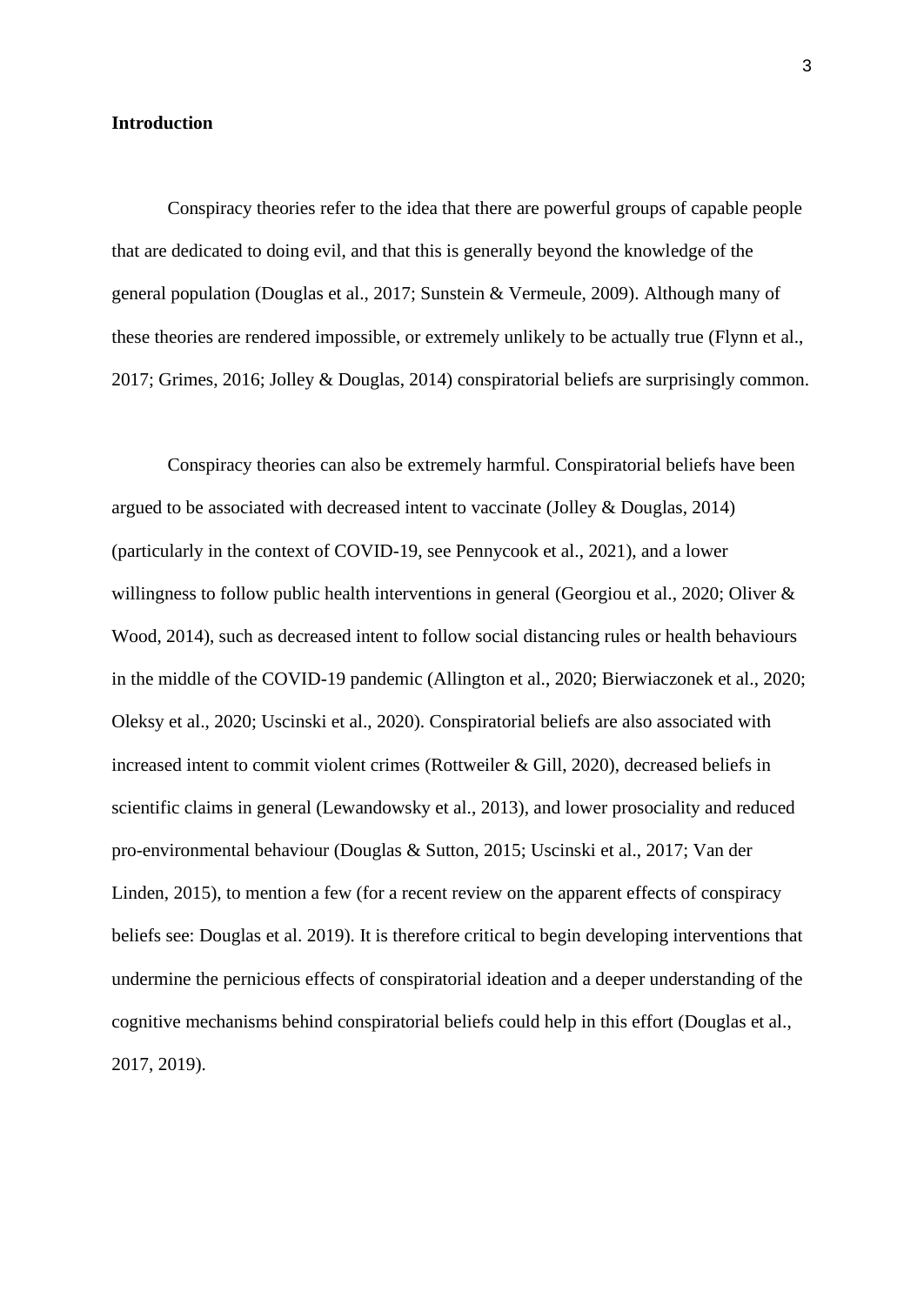An increasingly popular approach to understanding conspiratorial belief is through the lens of dual process theory [\(De Neys, 2018; Evans & Stanovich, 2013; Pennycook et al.,](https://www.zotero.org/google-docs/?iToxN4)  [2015b\)](https://www.zotero.org/google-docs/?iToxN4) [\(Evans & Stanovich, 2013\).](https://www.zotero.org/google-docs/?Xl277q) Classical dual process theory distinguishes two types of processes, one that operates automatically and is associated with faster and less effortful responses ("System 1") and one that is effortful, controlled and slower ("System 2"), usually referred to as "intuition" and "deliberation". According to the classical dual process framework, deliberation helps people correct their intuitive mistakes. This is supported by studies showing that deliberation is associated with improved ability to correctly solve wide range of classical reasoning and decision making tasks (i.e., tasks, in which there is a logically or mathematically correct answer; Kahneman, 2011; Stanovich & West, 2000; [Toplak et al., 2011\).](https://www.zotero.org/google-docs/?ZDVXHB) Increased deliberation is also associated with the ability to correctly distinguish true from "fake news" headlines [\(Bago, Rand, et al., 2020a; Pennycook & Rand,](https://www.zotero.org/google-docs/?oX2YWU)  [2019b\).](https://www.zotero.org/google-docs/?oX2YWU)

One promising finding in the field of conspiracy theories is that cognitive sophistication and, more specifically, the ability to engage in analytic thinking and deliberation can help people to realise the inaccuracies or the falsities in conspiracy theories, and make people less likely to endorse them [\(Clifford et al., 2019; Pennycook et al., 2015a;](https://www.zotero.org/google-docs/?2mUnOJ)  [Rizeq et al., 2020; Ståhl & Van Prooijen, 2018; Swami et al., 2014; van Prooijen, 2017\).](https://www.zotero.org/google-docs/?2mUnOJ) Should this be true, simply having people deliberate can help reduce belief in conspiracies [\(Orosz et al., 2016; van Prooijen & Douglas, 2018\).](https://www.zotero.org/google-docs/?9T3jKN) There are, however, reasons to contend that the connection between deliberation and conspiratorial beliefs is not as straightforward as it would seem.

Most of the support for this claim comes from correlational studies. In these studies, people are asked to rate how much they believe in a number of conspiracies, and are also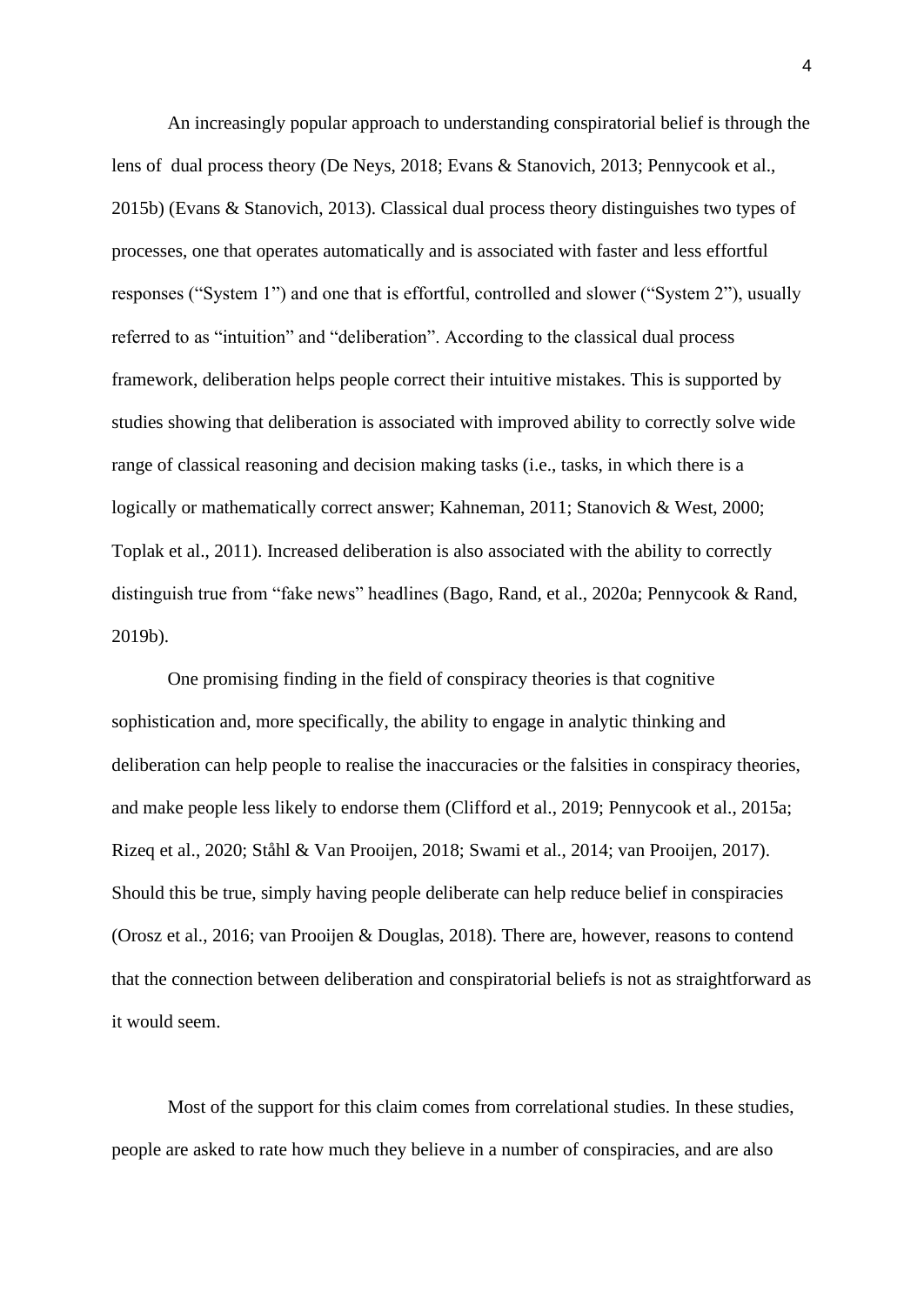asked to answer questions that measure deliberation or analytic thinking, such as the Cognitive Reflection Test, or the Actively Open-minded Thinking scale [\(Clifford et al., 2019;](https://www.zotero.org/google-docs/?c7ZF1G)  [Pennycook et al., 2015a; Rizeq et al., 2020; Ståhl & Van Prooijen, 2018; Swami et al., 2014;](https://www.zotero.org/google-docs/?c7ZF1G)  [van Prooijen, 2017\).](https://www.zotero.org/google-docs/?c7ZF1G) While this evidence is indeed consistent with the predictions of dual process theory, they do not provide positive evidence that if people were made to deliberate, they would be less likely to believe in conspiracies. Nonetheless, consistent with this deliberation-accuracy account, Swami et al. [\(2014\)](https://www.zotero.org/google-docs/?o5AMso) manipulated thinking mode to evoke analytic thinking strategies, which in turn, decreased belief in conspiratorial explanations. However, the strength of this experimental manipulations is uncertain given that there have been some failed replications in other domains using similar manipulations (rationality priming: [Sanchez et al., 2017;](https://www.zotero.org/google-docs/?iLsY5P) disfluent fonts: [Meyer et al., 2015\)](https://www.zotero.org/google-docs/?qc2ZaF). Second, the rationality priming manipulations that were used might be prone to experimenter demand effects. That is priming people to think 'rationally' might have been interpreted as acting in a way that the research would take to be 'rational' [\(Orne, 1962\).](https://www.zotero.org/google-docs/?XwCqpj) Third, Swami et al used no 'control' (nonconspiratorial) reasoning problems. Deliberation might have increased scepticism across the board, and so it is unclear from the present data whether deliberation selectively decreases belief in conspiracies per se.

There are also theoretical reasons to be skeptical of a simple connection between deliberation and accuracy in the context of conspiracy belief. Indeed, many people do not have access to knowledge about the issues surrounding many of these conspiracy theories (e.g., how Diana died), or technical knowledge on scientific topics (eg., climate change, or more recently, epidemiology or virus biology). Hence, with that missing or outright incorrect background knowledge, even if people try to arrive at accurate answers when met with a conspiracy, they might not be able to do so.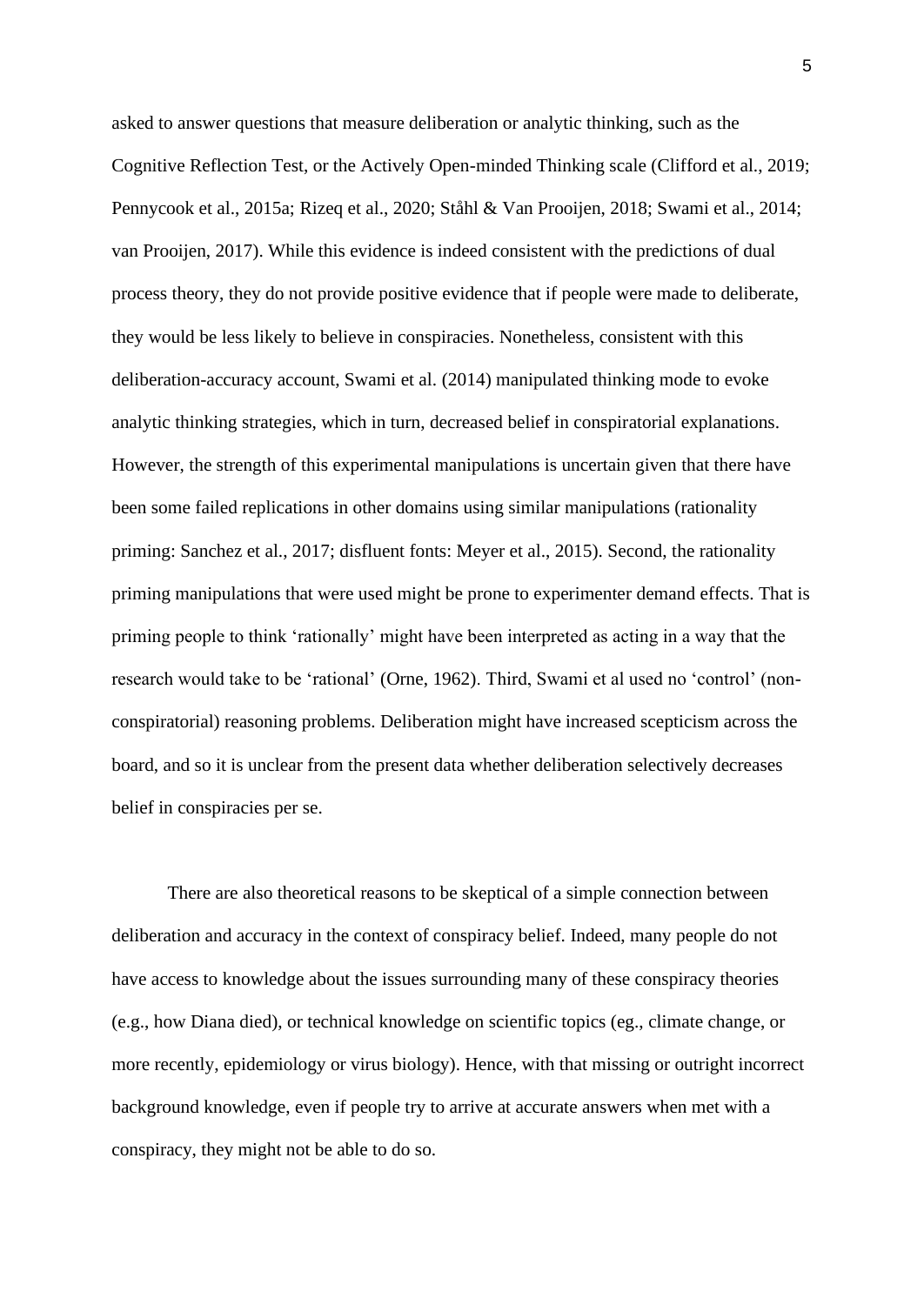Indeed, research indicates that deliberation may be used to increase the coherence between new information and background knowledge or prior beliefs (an idea consistent with Bayesian updating, [Cook & Lewandowsky, 2016; Hahn & Harris, 2014; Tappin et al., 2020\);](https://www.zotero.org/google-docs/?LZc1FI) we will refer to this as the deliberation-coherence account. For example, although an experimental manipulation of deliberation caused people who agreed with the scientific consensus on climate change to have more positive evaluations of information that was consistent with anthropogenic global warming, the opposite effect emerged for climate change skeptics (Bago et al., 2020b). Tappin, Pennycook, & Rand (2020) also found that, in the context of political belief updating, participants who are more deliberative update less given noisy evidence signals, but do so in a way that more closely approximates Bayesian updating (as they place more weight on priors).

Here we employ the "two response paradigm" [\(Bago & De Neys, 2017; Thompson et](https://www.zotero.org/google-docs/?dR46Qp)  [al., 2011\)](https://www.zotero.org/google-docs/?dR46Qp) to more directly test the potential causal roles of intuition and deliberation in conspiratorial belief. In this paradigm, participants are presented with the same conspiratorial (or official, see below) explanation twice. In the initial response phase, participants are instructed to give an intuitive response - that is, whatever first comes to their mind. To assure that this response is really intuitive, participants have to give a response under concurrent working memory load and with a strict response deadline. After this, they are presented with the explanation again and can give a final response without any constraints. Two response paradigm with its current setting (i.e., response deadline and load at the initial response phase) has been shown to successfully manipulate intuition and deliberation in a wide range of paradigms, starting from logical reasoning problems (Bago & De Neys, 2017) to fake news (Bago et al., 2020) to climate change [\(Bago, Rand,](https://www.zotero.org/google-docs/?SWKi2l) et al., 2020b).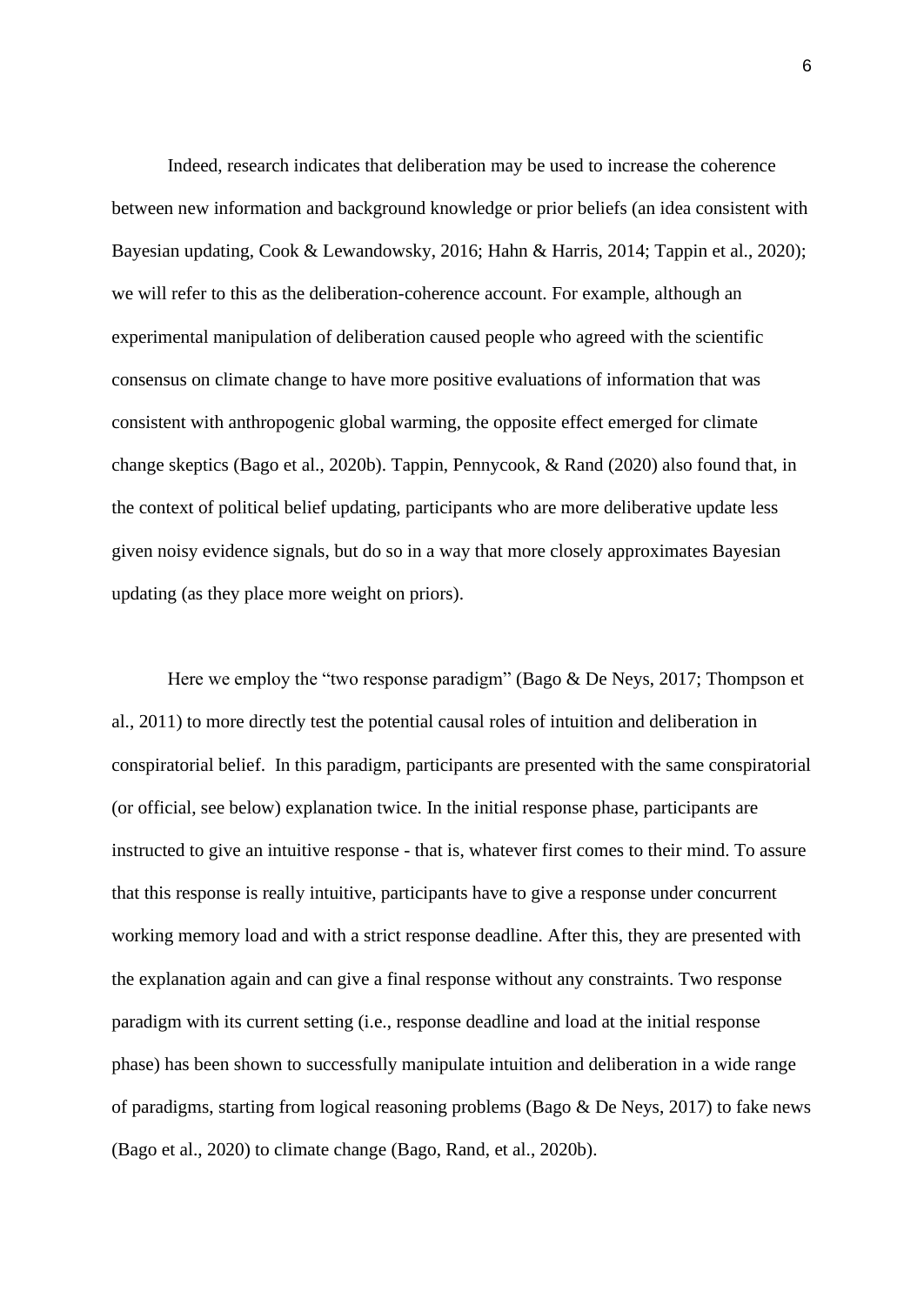Participants were also presented with three types of explanations: conspiratorial, official, and refutation (see Table 1 for examples)<sup>1</sup>. Conspiratorial explanations directly described a conspiracy theory, for example how the moon landings were faked. Official explanation simply gave the official account of how things happened, i.e., how the moon landings actually happened. Refutations, in contrast, simply cast shadows and point to "inconsistencies" in official explanations, without propagating a particular conspiracy theory. For example, the moon landing refutation item argued that people could not be on the moon, because in the photographs there are no stars (while there should be, if they were really on the moon). Such refutation arguments are a part of conspiracy theories, but they are nevertheless different from direct conspiratorial explanations as they do not replace doubts about "official" accounts with an alternative (conspiratorial) account. Since their content and reasoning style is different from actual conspiracy stories, we measured them with separate items. Hence, we can shed light on the possibility that people reason about these arguments in a different way. We analysed conspiracy theories and refutation arguments separately, and always compared each to the true, official explanation. This comparison of official vs conspiratorial/refutation is what we refer to as 'truth discernment' ability.

According to the deliberation-accuracy account, deliberation should simply decrease agreement with conspiratorial explanations and refutation arguments. In contrast, according to the deliberation-coherence account, deliberation should increase the coherence between one's background beliefs or knowledge and new information - and therefore only reduce agreement with conspiratorial explanations for people who are non-conspiratorial (while

<sup>&</sup>lt;sup>1</sup> We tested the new items in an initial correlational study and replicated the previously observed pattern that people with higher cognitive abilities were less likely to believe in conspiracy theories and refutation arguments; while cognitive ability did not associate with belief in official explanations. Detailed methodology and analysis of this study can be found in the Supplementary Materials (section A).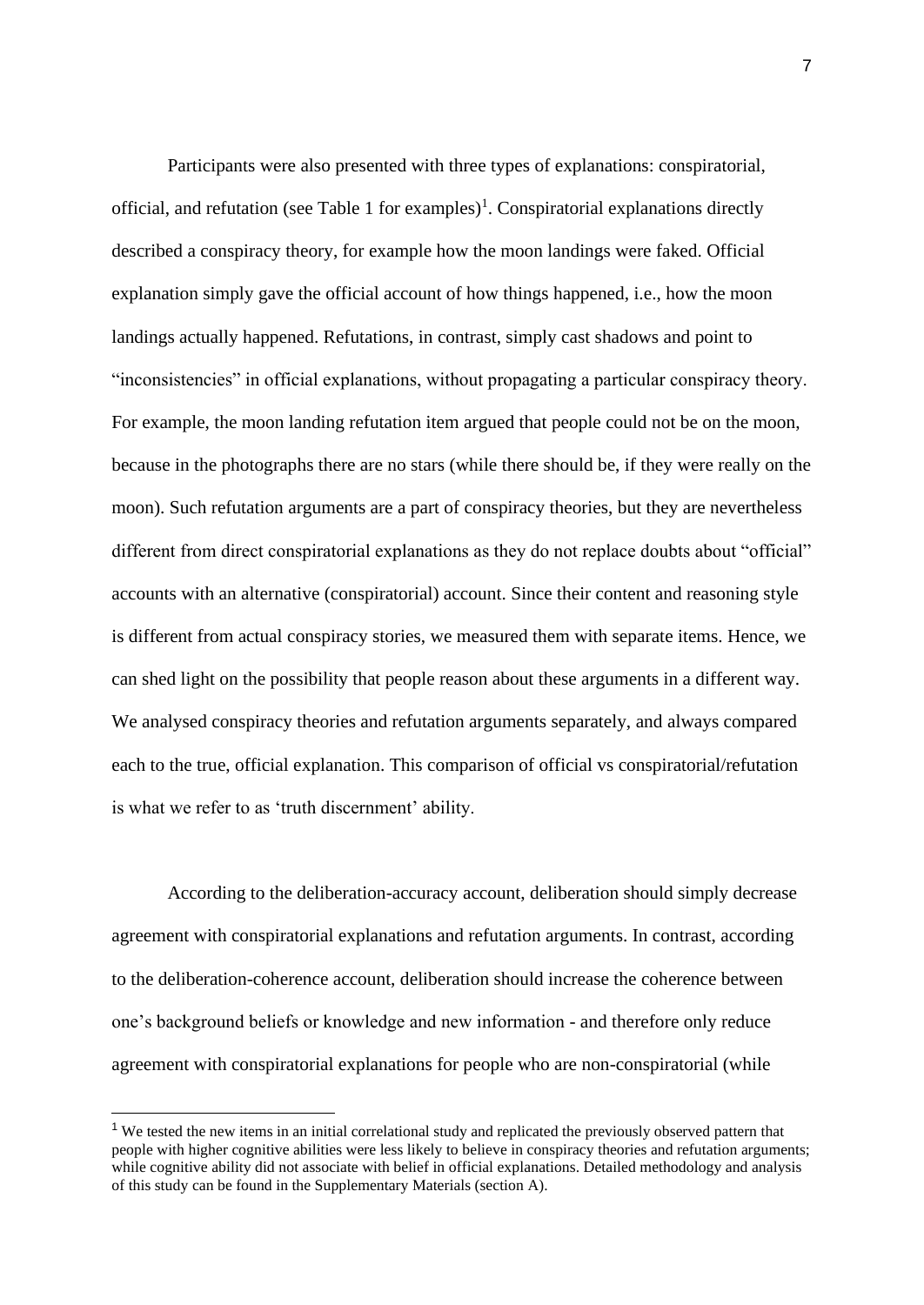potentially increasing belief in conspiratorial explanations for people who are conspiracy theorists). For this, we measured people's conspiratorial mindset using the following items (via the general conspiracist belief scale; [Brotherton et al., 2013\):](https://www.zotero.org/google-docs/?AYGDgy) "certain significant events have been the result of the activity of a small group who secretly manipulate world events" and "a lot of important information is deliberately concealed from the public [by people in power] out of self-interest". Such meta-level beliefs are often referred to as "conspiracy mindset" [\(Imhoff & Bruder, 2014\),](https://www.zotero.org/google-docs/?PYcyGs) which refers to a general system of beliefs that is consistent with conspiracy ideation(e.g., large groups of people conspire to do something malevolent etc., but see also: [Sutton & Douglas, 2020\).](https://www.zotero.org/google-docs/?TtPMDl)

#### **Methods**

In Study 1, we use a set of relatively well-known conspiracies to test the effects of experimentally manipulating deliberation (v. intuition). In Study 2, we used conspiracy theories that are less well-known and created a different presentation format for conspiracy theories that allowed for greater time pressure on the intuitive response condition, thus further decreasing the possibility that participants could engage in deliberation in the intuitive response condition.

#### **Participants**

#### **Study 1**

In total, 1028 participants were recruited from Mechanical Turk. Participants were randomized into the the two response condition,  $N = 653$  (229 females, 421 males and 2 others, *Mean age* = 35.5 years,  $SD = 9.8$  years), or the one response baseline condition,  $N =$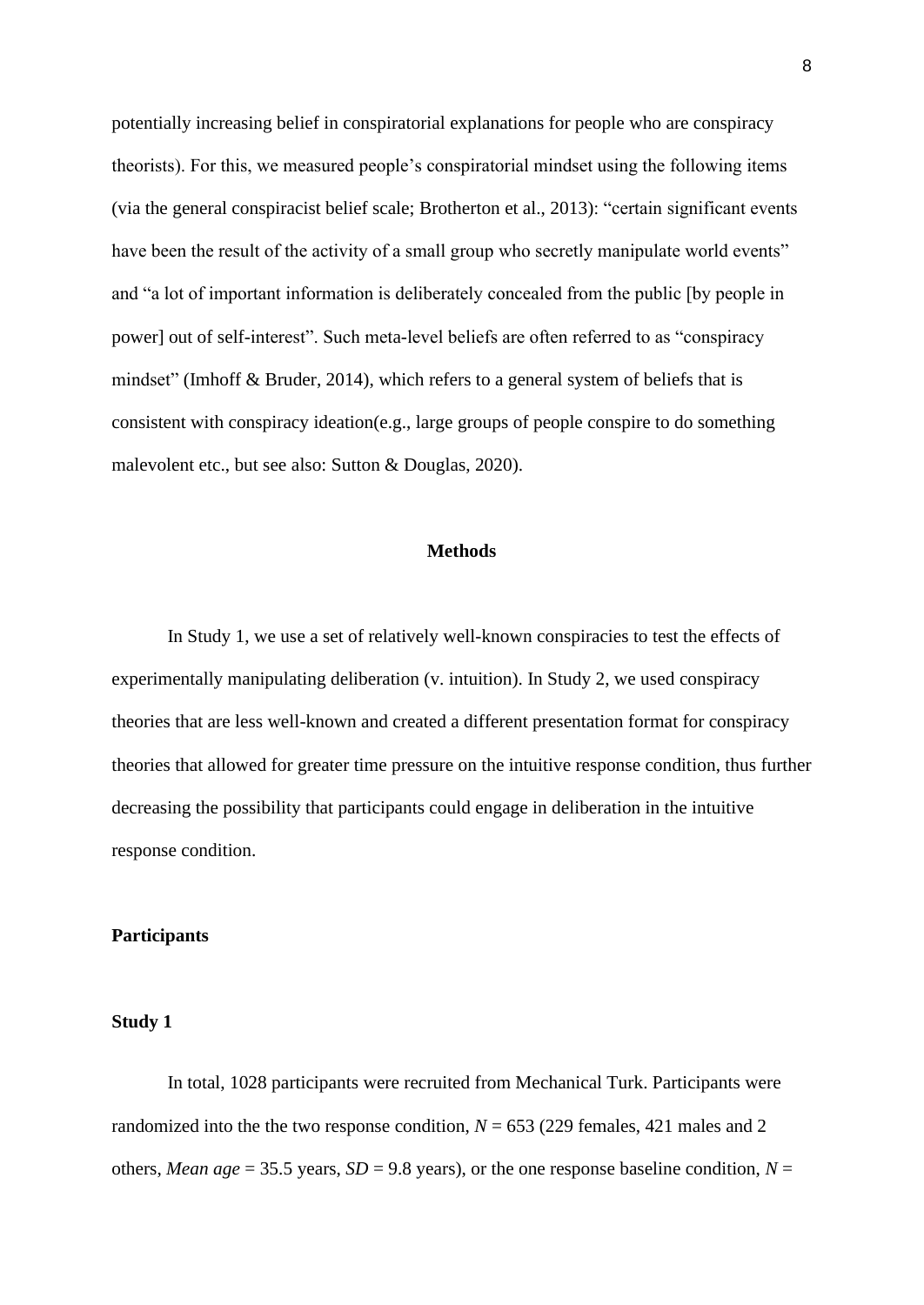375 (135 females, 239 males and 1 other, *Mean age* = 35.7 years, *SD* = 10.7 years) participated. We set a larger target of participants for the experimental two response condition than the control condition. Preregistration for this study is available at the OSf page of the project: [https://osf.io/txfbj/.](https://osf.io/txfbj/) Sample size was determined before data analysis on the basis that similar studies investigating the effect of deliberation on belief formation using the two response paradigm found significant effects of deliberation using similar sample sizes (Bago et al., 2020a; Bago et al., 2020b). No data analysis was performed before the data collection ended (no data collection was done after analysis).

#### **Study 2**

In total, 1000 participants were recruited from Mechanical Turk. In the two response paradigm, *N* = 646 participants (213 females, 432 males and 1 others, *Mean age* = 37.2 years,  $SD = 11.1$  years) took part, while in the one response study,  $N = 354$  people (102 females, 250 males and 1 others, *Mean age* = 36.8 years, *SD* = 10.9 years) participated. Preregistration for this study is available at the OSf page of the project: [https://osf.io/txfbj/.](https://osf.io/txfbj/) Sample size was determined before data analysis on the basis that similar studies investigating the effect of deliberation on belief formation using the two response paradigm found significant effects of deliberation using similar sample sizes (Bago et al., 2020a; Bago et al., 2020b). No data analysis was performed before the data collection ended (no data collection was done after analysis).

#### **Materials & Procedures**

*Conspiracy theories in Study 1*. Participants were presented with a total of 9 items in three possible forms: conspiratorial, refutation and official explanation. Each item started with an explanation of an event that happened in reality, for example, the death of Princess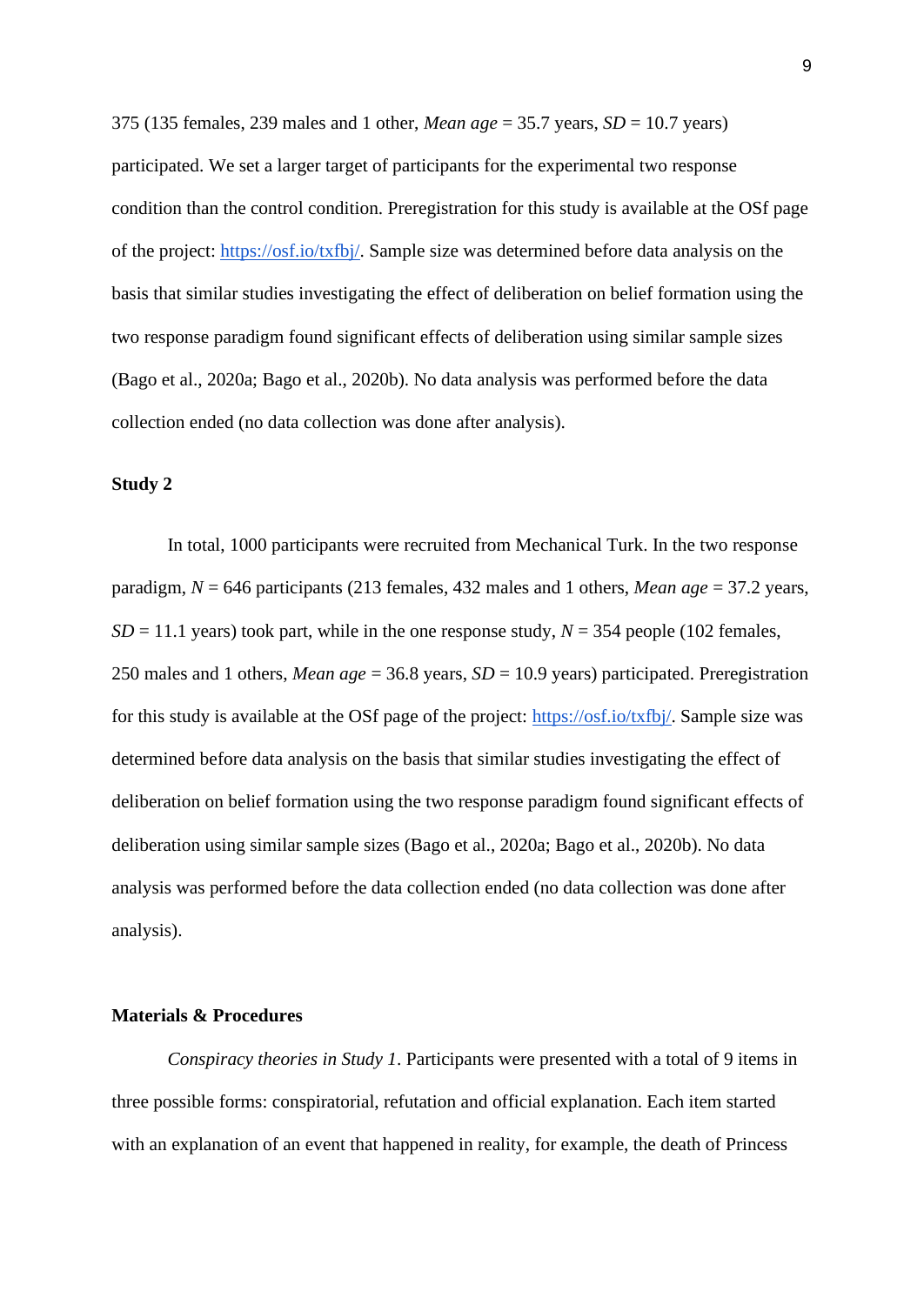Diana. This was followed by an explanation, depending on which item they were randomly

assigned. For official explanation arguments, they were given an explanation of how and why

|                | Table 1. Table shows different versions of the Death of Princess Diana story that were used in Study |  |  |  |  |  |
|----------------|------------------------------------------------------------------------------------------------------|--|--|--|--|--|
| 1 and Study 2. |                                                                                                      |  |  |  |  |  |

| Official       | Diana, Princess of Wales was travelling with his boyfriend, Mohamed "Dodi" Fayed, when they<br>died in a tragic car accident in the Pont de l'Alma tunnel in Paris. They were travelling from the<br>Ritz Hotel, heading to Fayed's apartment.<br>The car was driven by Henri Paul, the deputy head of Security at the Ritz Hotel. Neither Diana<br>or Dodi wore their seat belts when the accident happened. They were travelling at an estimated<br>speed of 105 km/h (65mph), which was twice the speed limit. Paul lost control of the vehicle at<br>the entrance of the tunnel, and the car struck the right-hand wall and then swerved to the left<br>lane before it collided head-on with a pillar that supported the roof, after which the car hit the<br>stone wall of the tunnel and stopped there.                                                                                                                                                                                                                                                                                                                                                                                                                                                                                                                                                                                                                                                                                             |
|----------------|-----------------------------------------------------------------------------------------------------------------------------------------------------------------------------------------------------------------------------------------------------------------------------------------------------------------------------------------------------------------------------------------------------------------------------------------------------------------------------------------------------------------------------------------------------------------------------------------------------------------------------------------------------------------------------------------------------------------------------------------------------------------------------------------------------------------------------------------------------------------------------------------------------------------------------------------------------------------------------------------------------------------------------------------------------------------------------------------------------------------------------------------------------------------------------------------------------------------------------------------------------------------------------------------------------------------------------------------------------------------------------------------------------------------------------------------------------------------------------------------------------------|
|                | After the accident, Diana was in shock but was alive when she was removed from the car, and<br>later she went into cardiac arrest and died during the operation attempting to save her life.<br>Fayed died right after the accident. Investigation revealed that the driver, Henri Paul, had a<br>blood alcohol level 4 times the legal limit, and was also on antidepressants – which caused him<br>to lose control over the vehicle and cause the tragic accident.                                                                                                                                                                                                                                                                                                                                                                                                                                                                                                                                                                                                                                                                                                                                                                                                                                                                                                                                                                                                                                      |
| Refutation     | Diana, Princess of Wales died along with her boyfriend, Mohamed "Dodi" Fayed, as a result of<br>a tragic car accident in Paris. The official causes of the accident were speeding, the driver's<br>alcohol consumption and the fact that she did not wear the seat belt.<br>However, there have been many pieces of evidence calling this conclusion into question. First,<br>on the remains of the Mercedes (Diana's car) police found evidence that it was in contact with a<br>white Fiat Uno. Indeed, eyewitness testimonies suggested that there was a Fiat Uno leaving the<br>scene of the murder. Years later, the man who was allegedly driving the Fiat Uno, James<br>Andanson, died of suicide – the official report says.<br>Second, years later, Diana's butler published a letter that Diana wrote in which she claimed that<br>someone was planning an "accident in her car, brake failure and serious head injury".<br>Third, her hospital transportation took 26 minutes instead of the usual, much shorter time<br>period. Why did it take so much time if not to assure that Diana was dead.<br>Fourth, Diana was told to be a faithful seat belt user. She always used seat belts. The fact that<br>both her and Fayed's seat belts either failed or were not used was sinister and might suggest<br>sabotage.                                                                                                                                                                         |
| Conspiratorial | Diana, Princess of Wales was travelling with her boyfriend, Mohamed "Dodi" Fayed, when<br>they died in an accident. However, the accident was no random accident, it was orchestrated by<br>the British Royal Family, specifically Prince Philip, and was executed by the MI6.<br>The perpetrators had several motives. It is very likely that Diana was pregnant with Fayed's<br>child and the couple were about to get engaged. The British Royal Family hated the idea of a<br>non-Christian Muslim within the Royal Family, therefore they could not tolerate the<br>relationship. Moreover, Charles, Prince of Wales, could not re-marry if Diana was alive, as the<br>religious rules that bound the Royal family did not make divorce possible.<br>A white Fiat Uno was being used by MI6 as a means of causing Diana's car to swerve and crash<br>into the side of the tunnel. Police indeed found evidence that the Mercedes (Diana's car) had<br>contact with a Fiat Uno, and witnesses also suggested that they saw a Fiat Uno leaving the<br>scene. James Andanson, a French photographer was in that Fiat Uno - which he indeed<br>possessed. Andanson was also an MI6 agent. Andanson died shortly after, which was reported<br>to be a suicide. He either killed himself out of guilt or were killed by other MI6 agents to cover<br>up the tracks.<br>Diana's body was deliberatively embalmed shortly after her death to ensure that any pregnancy<br>test would produce a false result. |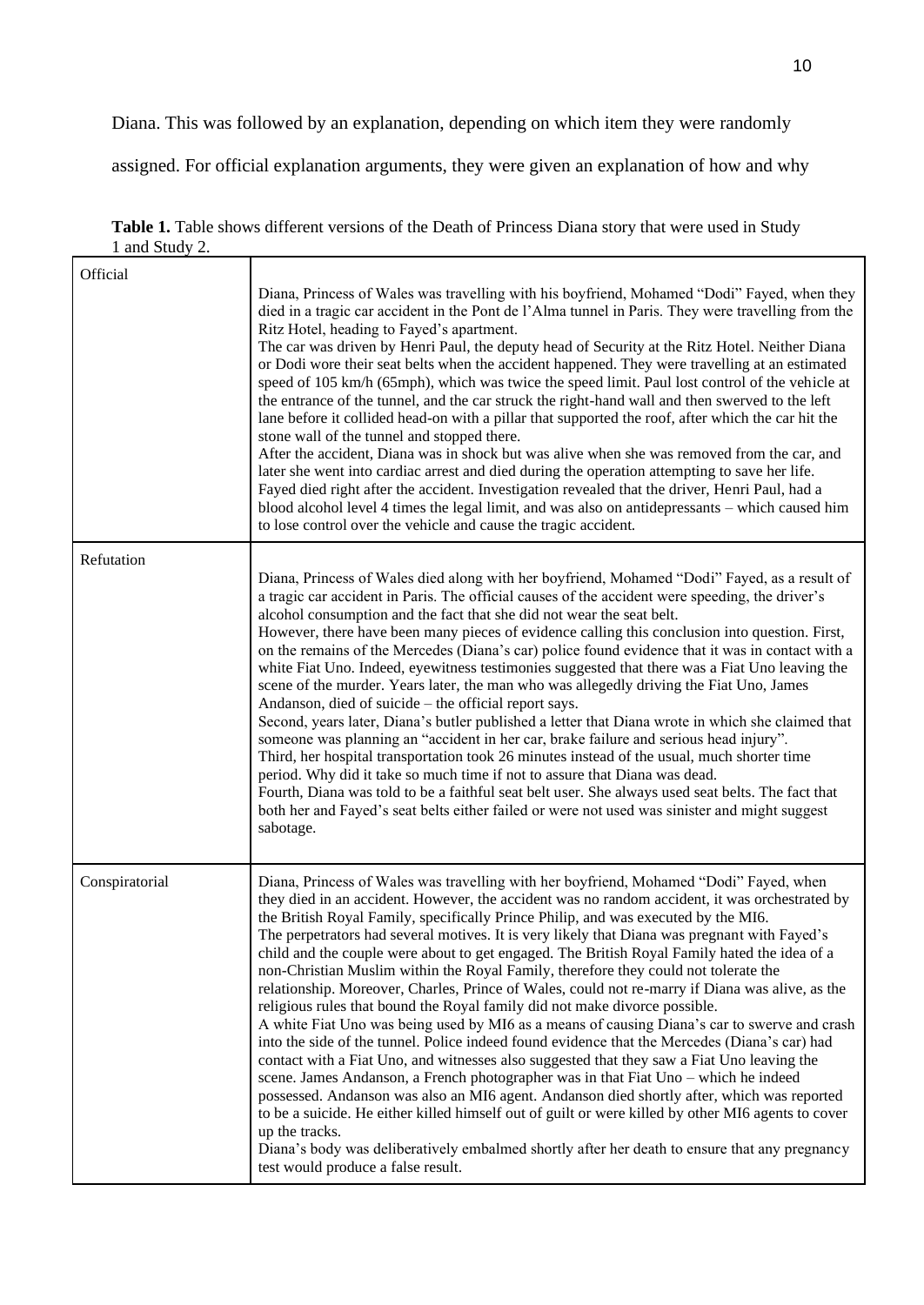it happened according to offical sources (e.g., the accident was caused by a drunk driver). For the conspiracy arguments, they were given a direct description of a conspiracy theory (e.g., princess Diana was killed as a result of a bigger conspiracy involving the British Royal Family), For the refutation arguments, they were given a description that questioned the official explanation (e.g., why did it took unusually long to take her to the hospital?). Three of the items (Chemtrail, 9/11, water fluoridation), were taken from Mirabile and Horne [\(2019\),](https://www.zotero.org/google-docs/?fkxfOm) while the rest (Moon landing, JFK murder, Martin Luther King assassination, Princess Diana's death, Seth Rich's murder, Roswell UFO crash) were created by the researchers. We only used conspiratorial and refutation explanations that have actually been propogated by conspiracy believers. Participants only received one version of a story (i.e., whoever received the conspiratorial explanation of the Diana story, received neither the official nor the refutation versions of the Diana story) and therefore gave evaluations of 9 items in total. Table 1 shows an example of each version of the same story. After each explanation, participants were asked: "How much do you agree with this explanation? [From 0 (absolutely disagree) to 100 (absolutely agree)]" All items can be found in the OSF page of the project: [https://osf.io/txfbj/.](https://osf.io/txfbj/)

*Conspiracy theories in Study 2. Participants were presented with 6 explanations, 2* refutation arguments, 2 conspiratorial and 2 official explanations. We used different conspiratorial theories, taken from [Knight \(2003\),](https://www.zotero.org/google-docs/?62m2mQ) that are not as familiar as the ones in Study 1. We used the following conspiracies: Deepwater Horizon, Korean Airways flight 007 crash, "false history" conspiracy, "Big pharma" suppresses treatment, Sutherland Springs school shooting, Oklahoma bomber, death of Marilyn Monroe, death of Vincent Foster,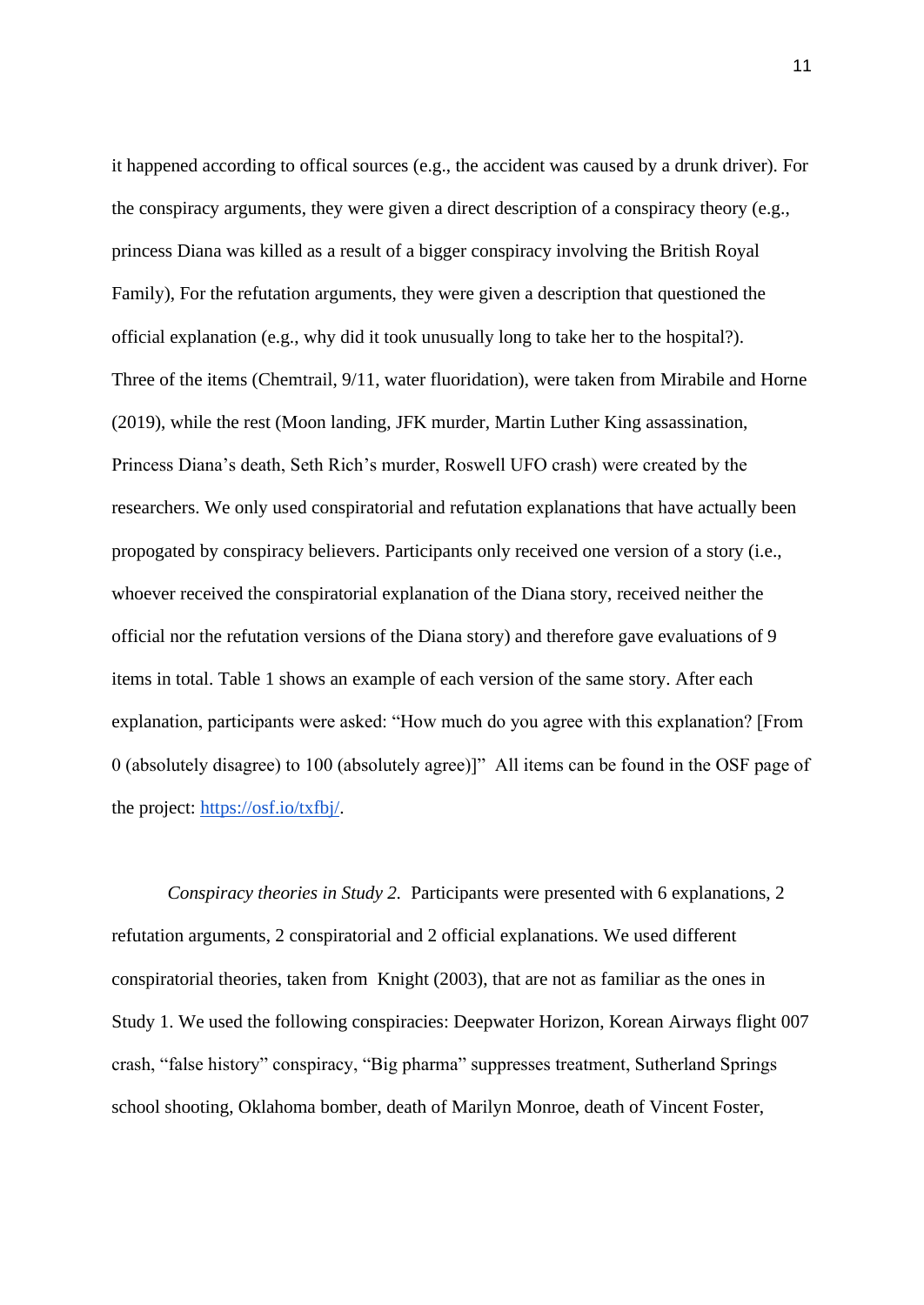Jonestown mass suicide. All items used in this experiment are presented in the OSF page of

the project: https://osf.io/txfbj/.

To further decrease the possibility of deliberative engagement during the initial response stage, we also used a different presentation format. First, a preamble (background story) was presented. This was kept the same for an item over all of its versions (i.e., same

| Preamble       | Deepwater Horizon was an ultra deepwater, semi-submersible offshore<br>drilling rig. It was built in South Korea and was leased to BP. On 20 April<br>2010, while drilling at the Macondo Prospect, it exploded, and the<br>explosion killed 11 crewmen. The oil spill lead to a major environmental<br>catastrophe.                                                                                                                                                                                                                                                                                                                           |
|----------------|------------------------------------------------------------------------------------------------------------------------------------------------------------------------------------------------------------------------------------------------------------------------------------------------------------------------------------------------------------------------------------------------------------------------------------------------------------------------------------------------------------------------------------------------------------------------------------------------------------------------------------------------|
| Official       | A blowout caused an explosion on the rig and ignited a fireball visible<br>from 40 miles away. during the final phases of drilling the exploratory well<br>at Macondo, a geyser of seawater erupted from the marine riser onto the<br>rig. This was soon followed by the eruption of a slushy combination of<br>drilling mud, methane gas, and water. The gas component of the slushy<br>material quickly transitioned into a fully gaseous state and then ignited into<br>a series of explosions and then a firestorm. An attempt was made to<br>activate the blowout preventer, but it failed.                                               |
| Conspiratorial | Ecoterrorists were responsible for the explosion on Deepwater Horizon.<br>Hard-core environmentalists were opposed to an energy bill that would<br>have increased offshore oil drilling. By blowing up this drilling rig, they<br>wanted to achieve a decrease in offshore drilling but also wanted to head<br>off the construction of new nuclear plants. The explosion happened 1 day<br>before Earth Day, just to raise even more awareness for the issues the<br>terrorists were fighting for.                                                                                                                                             |
| Refutation     | According to the official explanation, the explosion happened as a result of<br>a blowout. However, there is evidence against this explanation. First, days<br>before the explosion, there was huge dumping in BP's shares of stock,<br>indicating that some people knew that something is going to happen.<br>Second, Obama sent SWAT teams to the site. SWAT teams are never<br>deployed for natural catastrophes, which implies that something else was<br>going on that the administration decided to hide. The trial of BP's<br>executives were a show trials; they were forced to say things under oath<br>they could not possibly know. |

**Table 2.** Table shows one story in all explanation conditions that was used in Study 3.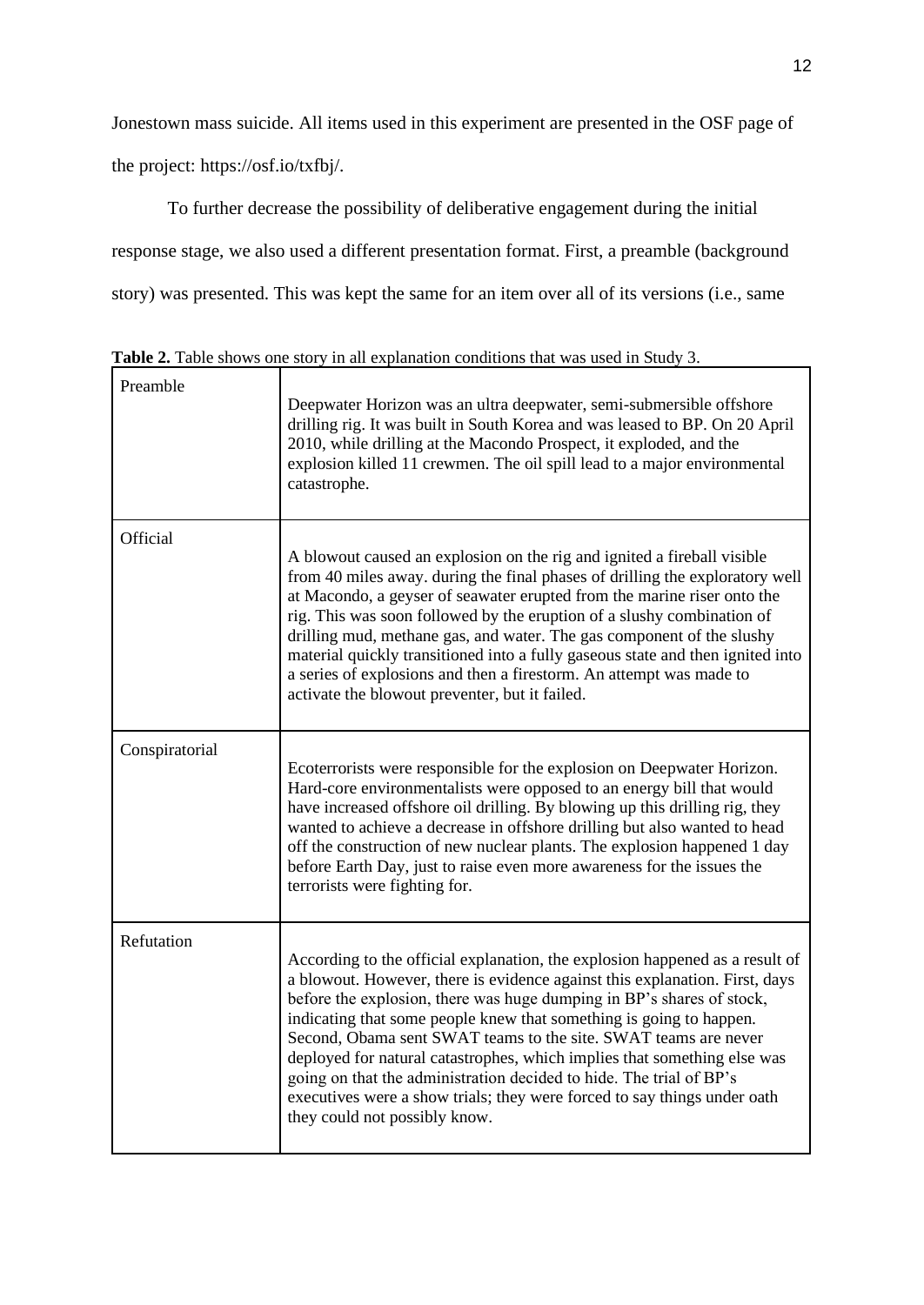background story about Marilyn Monroe in the official, conspiratorial and refutation explanations), and had no explanation about how the event happened. Participants were allowed to read the preamble as long as they wanted. Once they finished reading it, they were presented with the explanation and they could give an initial response. Table 2 shows an example item. Once the explanation was on screen a time limit was introduced to give a response. Participants were asked the following question: "To the best of your knowledge, how accurate is this? (from 0 [completely inaccurate] to 100 [completely accurate])".

*Conspiratorial mindset.* Prior to receiving the arguments, people were asked to rate how much they agree with two items, taken from Brotherton et al. (2013), that are frequently used to assess conspiratorial mindset: "Certain significant events have been the result of the activity of a small group who secretly manipulate world events" and "A lot of important information is deliberately concealed from the public [by people in power] out of selfinterest". They gave a rating on a 5 point scale with options: Definitely not true / Probably not true / Not sure or cannot decide / Probably true / Definitely true. Figure 1 shows the distribution of responses to these scales. Note that the majority of participants show high levels of conspiracy prior belief. Although our results are in line with findings reported in prior work, overall levels of these scales should be interpreted cautiously as these measures are argued to overestimate levels of conspiracy belief [\(Brotherton et al., 2013; Clifford et al.,](https://www.zotero.org/google-docs/?CvWx6h)  [2019\)](https://www.zotero.org/google-docs/?CvWx6h)**.**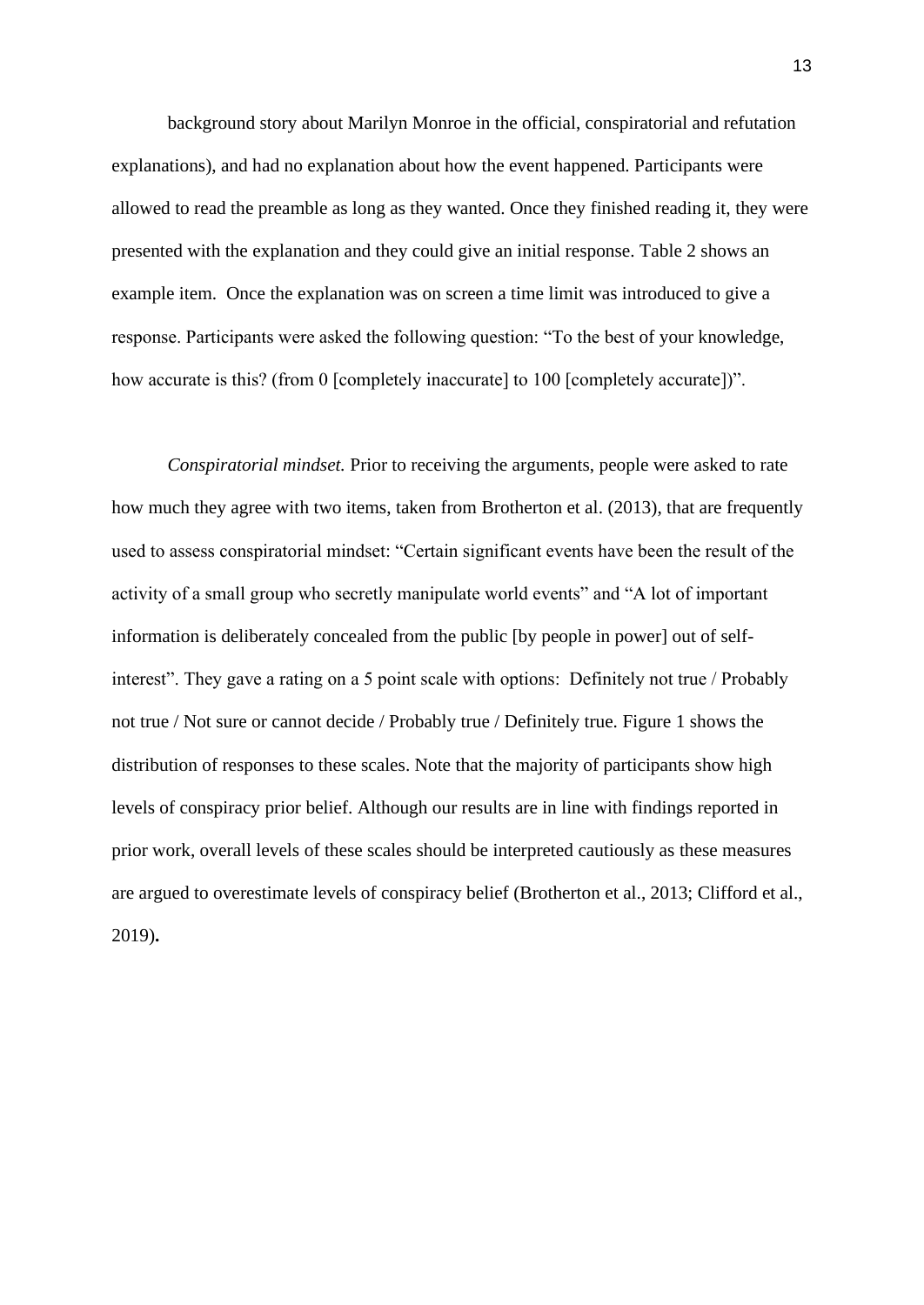

**Figure 1.** Distribution of conspiracy mindset values in the two studies.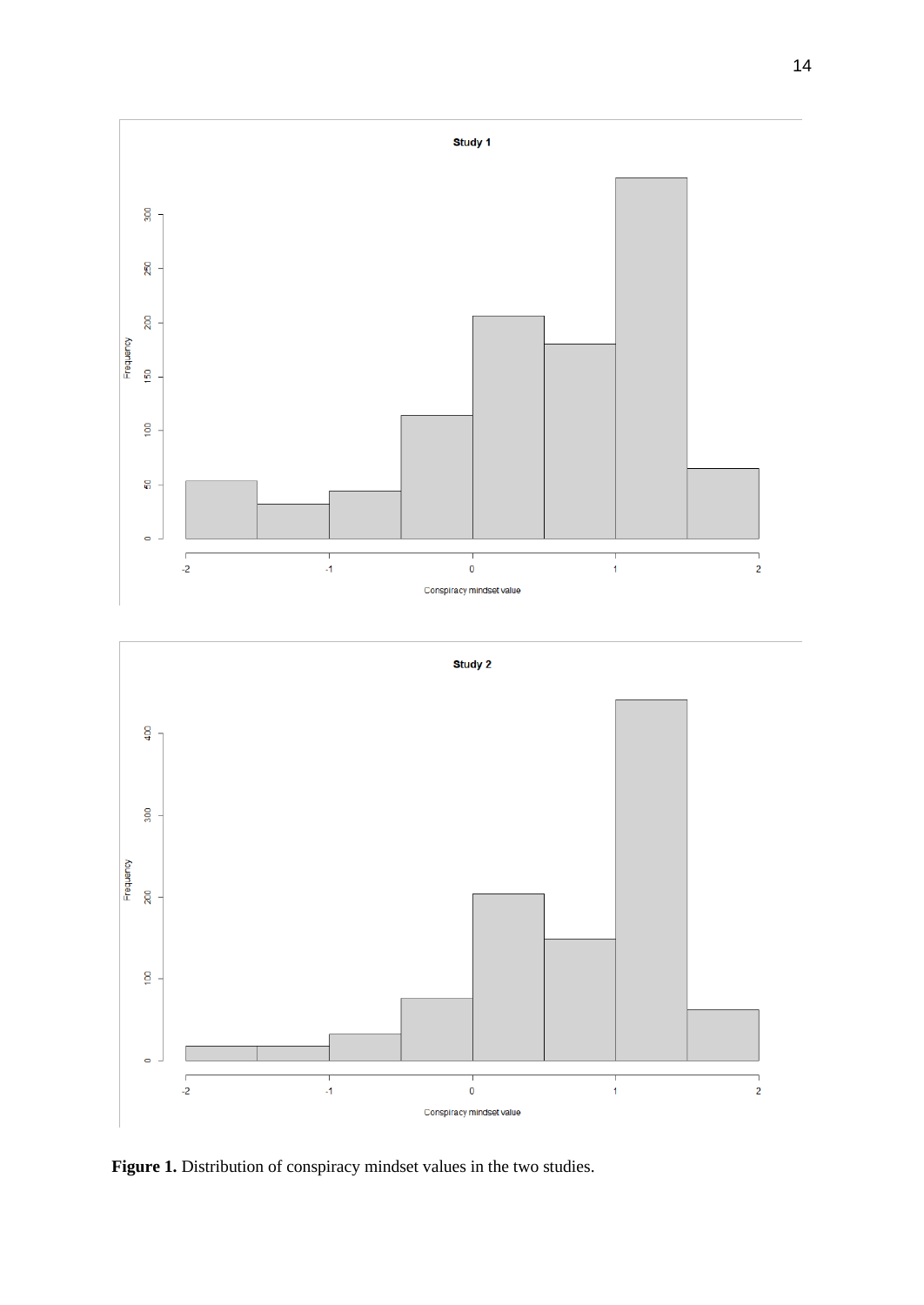#### *Two response paradigm procedure*. Participants were told that they will be presented

#### with each explanation twice. Here is the verbatim instructions participants were presented

with:

#### "**Welcome to the experiment!**

#### **Please read these instructions carefully!**

This experiment is composed of 9 questions and a couple of practice question. It will take about 16 minutes to complete and it demands your full attention. You can only do this experiment once.

In this experiment, you will be presented with different events and explanations. That is explanations of why and how the event happened. You will be asked to indicate how much you agree with the explanation on a scale from  $0 =$  completely disagree to  $100 =$  completely agree. We want to know what your initial, intuitive decision is and how you respond after you have thought about the problem for some more time. Hence, as soon as the problem is presented, we will ask you to enter your initial response. We want you to respond with the very first answer that comes to mind. You don't need to think about it. Just give the first answer that intuitively comes to mind as quickly as possible. Next, the argument will be presented again and you can take all the time you want to actively reflect on it. Once you have made up your mind you can enter your final response. You will have as much time as you need to indicate your second response.

To assure that the initial response is really intuitive, you will have a time limit to give a response. The time limit is based on the length of the text and it varies between 30 and 60 seconds. 3 second before the deadline passes, the background will turn yellow to warn you.

In sum, keep in mind that it is really crucial that you give your first, initial response as fast as possible. Afterwards, you can take as much time as you want to reflect on the problem and select your final response.

Please confirm below that you read these instructions carefully and then press the "Next" button. We will start with a couple of practice problems."

After the instructions, participants were presented with a practice problem. After this, they were presented with dot matrix (see below) practice problems in which they were only asked to memorize the dot pattern and try to select the correct one out of the four matrices presented afterwards. Then, they were presented with the same practice problem again, in which they had to give an initial response under load. Each trial started with a presentation of a fixation cross which stayed on screen for 1000 ms. After it disappeared, the dot matrix was presented for 2000 ms. Next, they were presented with the explanation. Three seconds before the deadline passed (see below), the background turned yellow, to warn people about the coming deadline. In case they did not manage to give a response before the deadline passed, they received a message saying "*You did not enter your response before the deadline. Try to respond within the deadline on the next trials. No big deal if you're not totally sure. Just enter*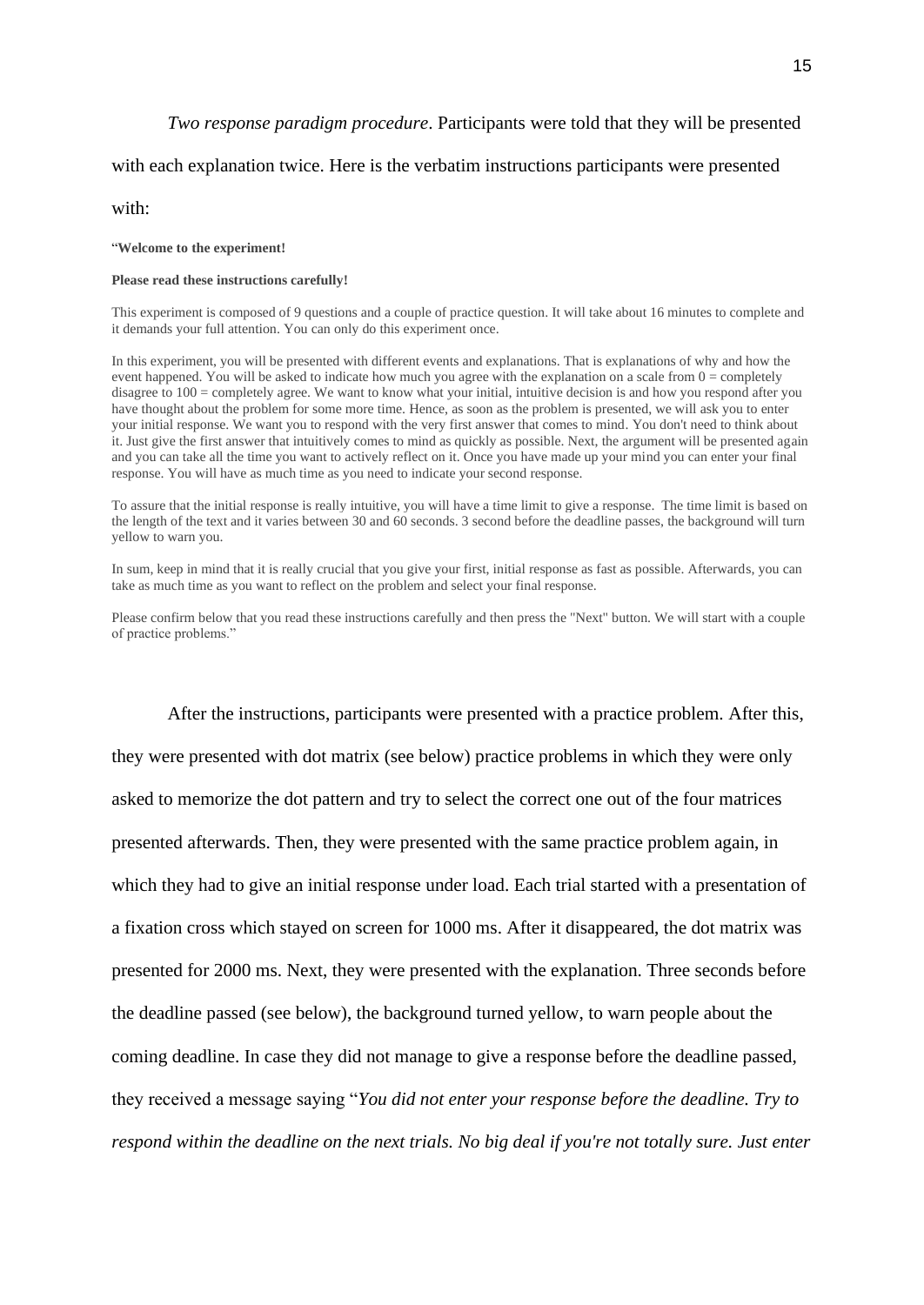*your very first intuitive answer. You get more time to reflect on your answer afterwards.*" After the initial response or the message, they were presented with the dot matrix question and had to select the pattern they were presented with. They received feedback on whether or not they selected the correct pattern. In case they did not, they were warned to try to focus on recalling the correct pattern in subsequent rounds. After the feedback, they were presented with the same argument again and were asked to give a final response.

*Load matrix*. It has been argued that the main, defining feature of System 2 deliberation is that it requires costly working memory engagement [\(Evans & Stanovich,](https://www.zotero.org/google-docs/?645a6y)  [2013\).](https://www.zotero.org/google-docs/?645a6y) We wanted to minimize the impact of System 2 deliberation in the initial response stage of the two response experiment, hence, participants were presented with a cognitive load. As in other two response paradigm experiments (e.g., [Bago et al., 2020\)](https://www.zotero.org/google-docs/?Uq87Nw) we used a dot matrix task [\(Miyake et al., 2001\)](https://www.zotero.org/google-docs/?RVDMRF) which has been shown to decrease analytical engagement in many tasks including probabilistic reasoning [\(De Neys, 2006\)](https://www.zotero.org/google-docs/?Sirf0D) and moral reasoning [\(Trémolière et al., 2012\).](https://www.zotero.org/google-docs/?wpC001) In this task, before the headline is presented, participants are presented with a 4X4 matrix, with 5 dots in it, and they are instructed to memorise the dot pattern. After the initial response stage, participants are presented with a set of 4 matrices and they were asked to select the matrix that was presented to them in the beginning. After they made a decision, they were given feedback regarding whether they selected the correct one or not. In cases where the participant failed to select the correct option, they were asked to pay more attention on the subsequent trials. Load was not applied during the final response stage.

*Response deadline in Study 1.* Another correlate of System 2 deliberation is longer response times (Evans & Stanovich, 2013). To further minimise the possibility of deliberative engagement at the initial response stage, we introduced a strict response deadline during which participants had to provide an initial response. To define the most stringent deadline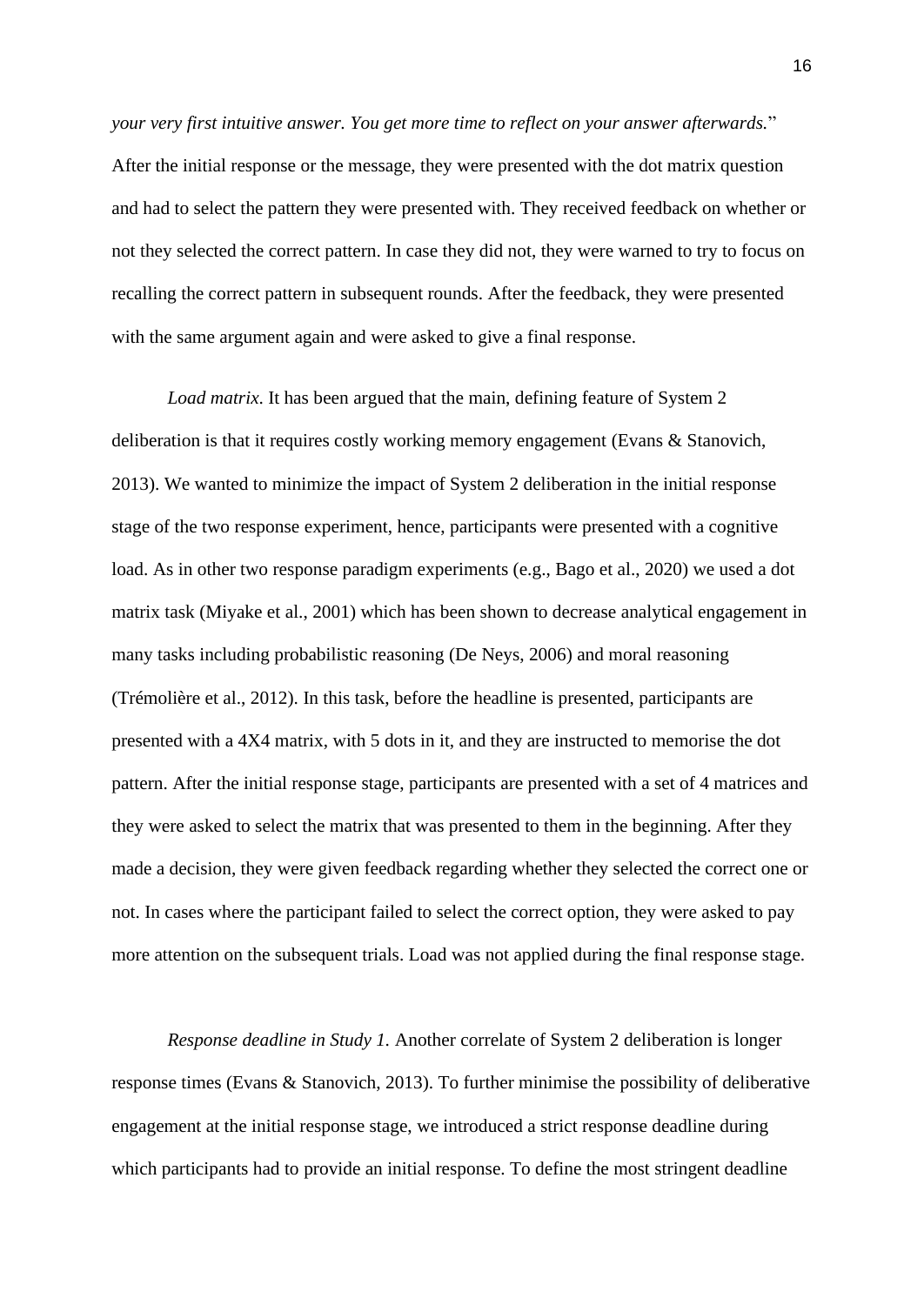possible, we conducted a reading pre-test using 95 participants recruited from Mechanical Turk (38 females, 57 males, *Mean age* = 35.2 years, *SD* = 8.9 years) We instructed them to simply read the material, and click on a button when they finished reading it, and we measured their reaction time. Since the explanations were quite long ( $M = 48.6$  sec,  $SD =$ 40.5 sec) and response times differed among items significantly [*Min* = 31.7 sec, *Max* = 62.9 sec], we decided to apply a different response deadline for each item, but keeping the same deadline for items across conditions (i.e., the deadline for the moon landing conspiracy was the same in each of the 3 experimental conditions). The response deadline for each item is presented in the supplementary materials, and varies between 31 and 62 seconds (they were set to the closest, lower integer to the item's overall average). Note that before calculating all means, we excluded all extreme outliers (i.e., all trials 3 times the standard deviation below or above the mean).

*Response deadline in Study 2.* As we used different items and a different presentation format than in Study 2, we conducted a new reading time pre-test on 99 participants from Mechanical Turk (34 females, 65 males, *Mean age* = 39.6 years, *SD* = 12.4 years). We only measured the reading time of the actual explanation, i.e., not the time it took them to read the preamble. Since there was no significant between-item variation in RT [*Min* = 12 sec, *Max* = 15.6 sec], we set the response deadline to the closest higher integer to the overall average reading time to give participants some lee way  $[M = 14.3 \text{ sec}, SD = 16.8 \text{ sec}]$ . Note that before calculating all means, we excluded all extreme outliers (i.e., all trials 3 times the standard deviation below or above the mean).

*One response baseline.* In the one response condition, participants simply received the arguments as in Study 1. They were presented with no constraints and could give a response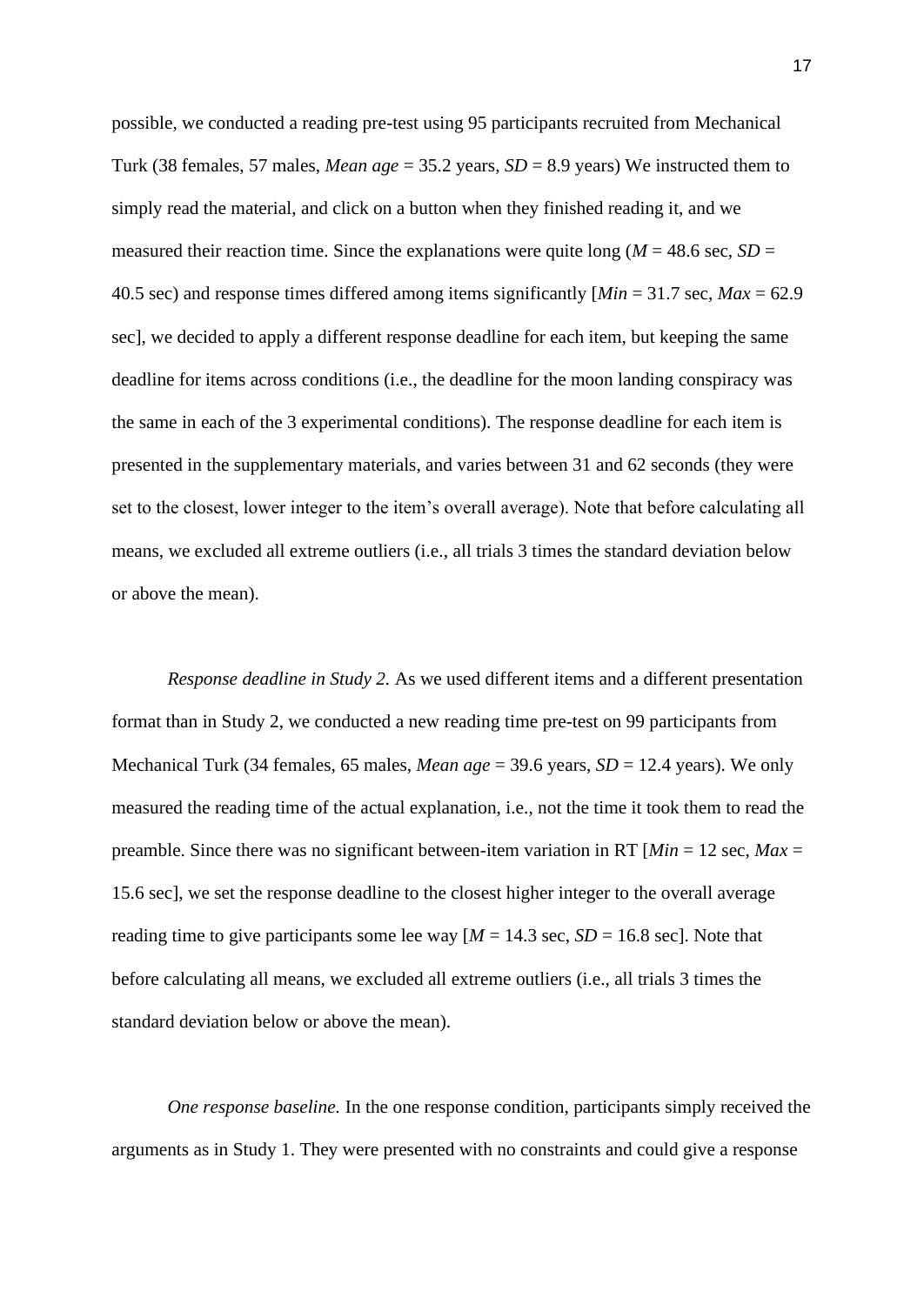(akin to the "final response" part of the two response paradigm). After a brief fixation cross period (1 sec) they were redirected to the explanation. In the beginning, participants also received the same number of practice items as in the two response paradigm to assure that it was equivalent across conditions.

*Other measures.* Participants were also presented with the 7 item version of the Cognitive Reflection Test to measure participants' general reasoning ability [\(Frederick, 2005;](https://www.zotero.org/google-docs/?eJN9z7)  [Thomson & Oppenheimer, 2016\).](https://www.zotero.org/google-docs/?eJN9z7) Participants were also presented with a perceptual calibration task in which participants were asked to identify 6 hard-to-identify, blurry images. After which participants were asked how many of the images they think they correctly identified. Last, participants were asked various demographic questions: age, gender, the highest level of education, partisanship, ethnicity; and belief in God. In Study 2, after participants finished the experiment, and before Cognitive Reflection and the reso of the demographic variables were assessed, they were presented with all explanations before and we asked: *"Were you familiar with this explanation prior to this experiment? (Yes/No)"* to assess people's familiarity with the individual items. Analysis regarding familiarity were preregistered and can be found in the SM (section F).

We report all measures, manipulations, and exclusions in these studies. While all variables and experimental conditions are reported in the Methods section, for clarity, we also reported a list of all measured variables in the SM (section G).

#### **Results**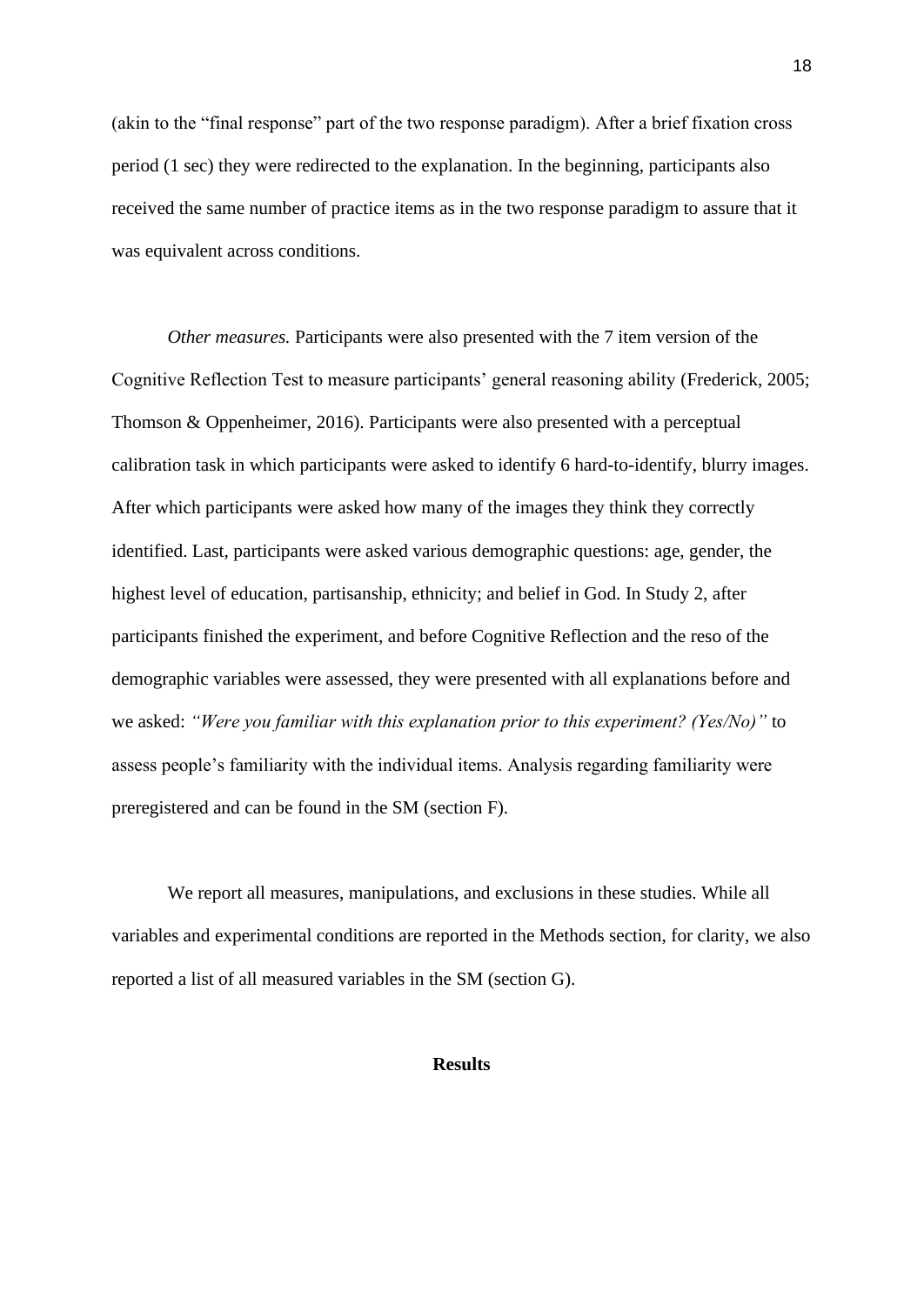*Statistical analysis*. We used linear mixed-effect models to analyse the data. As dependent variable, we always used z-scored agreement scores. As fixed effects, we always added explanation type (0.5 - official, -0.5 - refutation or conspiratorial, depending on the analysis), response condition, (0- Intuitive, 1-Baseline) and their interaction. For some models, we also include z-scored conspiracy prior belief, and all 2-way and 3-way interactions. The specific random effect structure is described in each model. We always accepted the model with the most complex random effect structure. If there was a conflict, i.e., two models with the same level of complexity, we selected a model with a smaller AIC value. Note that as preregistered, we wanted to exclude all trials in which participants missed the initial deadline (these trials are NAs), hence, we excluded 2.7% of trials from Study 2 (we only excluded trials from the "intuitive" response condition - no exclusions were applied to the "deiberative" response condition as responding was not under response deadline therefore no missed trials could occur), and none from Study 1. The analysis below includes only the between-subject comparison as the within-subject comparison can be biased by anchoring effects (see, for example, Bago et al, 2021). The results on the within-subject comparison bring us to the same conclusions and can be found in the Supplementary Materials section B. All non-preregistered analyses are labelled as "post hoc". All preregistered analysis that are not presented in the mansucript can be found in the SM (sections  $E, F$ )<sup>2</sup>.

*Sensitivity power analysis.* Sensitivity analysis based on alpha level 0.05 and power of 80% suggest that the sample is sufficient to detect a small interaction effect between explanation type and deliberation condition in Study 1 ( $b = 0.16$ ), and an even smaller effect in Study 2 ( $b = 0.13$ ). Similarly, the sample is sufficient to detect a small interaction effect

 $2$  We never included more than one non-randomly assigned predictor (i.e., conspiracy mindset or Cognitive Reflection Test performance)in the models, the rest of the predictors in the models were randomly assigned (explanation type, deliberation condition). Hence, we do not test and report correlations between predictors.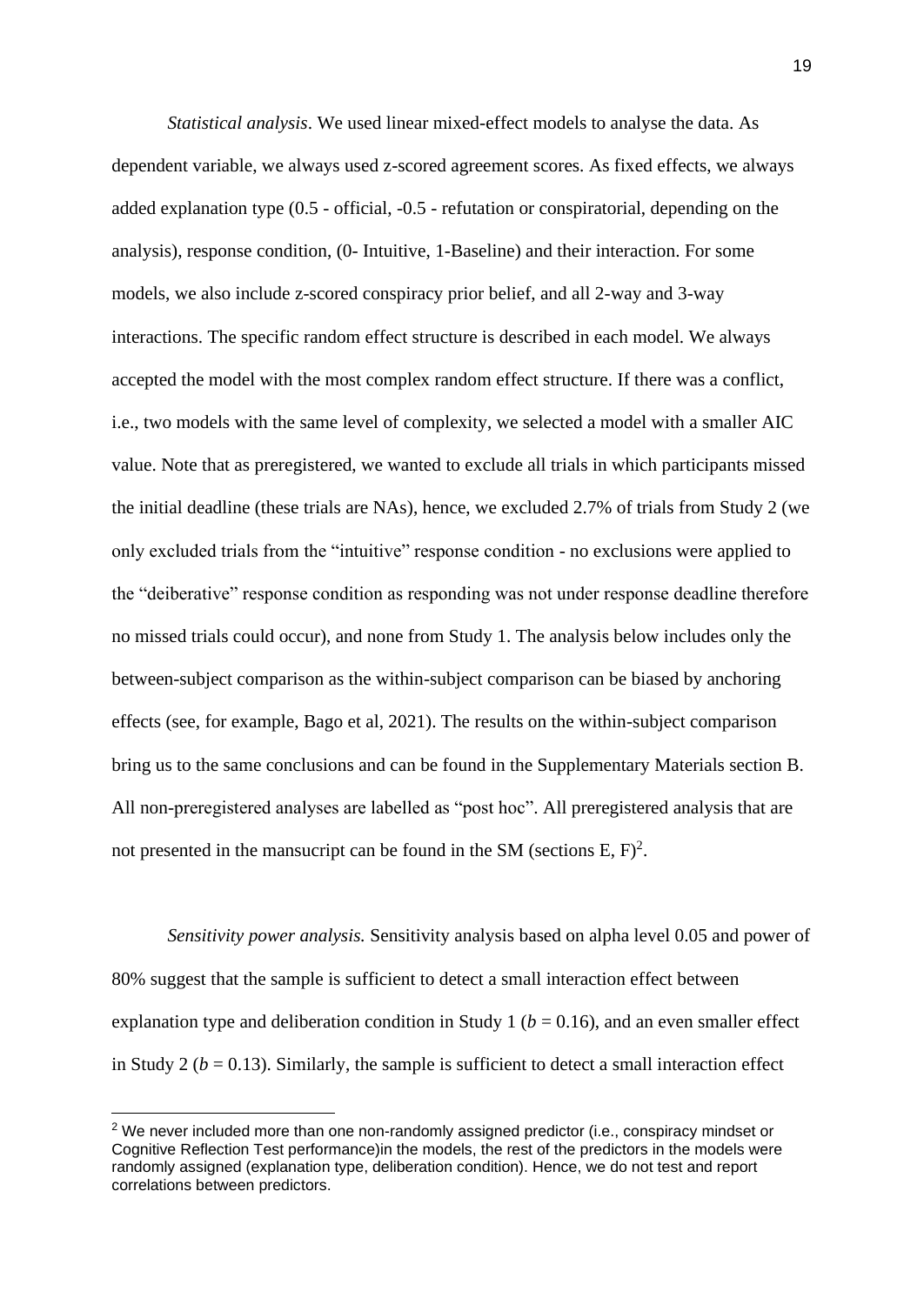between explanation type, deliberation condition, and conspiracy mindset in both studies (Study 1:  $b = -0.09$ , Study 2:  $b = -0.08$ ). To perform the sensitivity analysis, we used the SimR package in R [\(Green & MacLeod, 2016\),](https://www.zotero.org/google-docs/?16Ojcg) with using the converging random effect structure of the models from the conspiratorial explanations analysis (see the specifications in the statistical analysis).



**Figure 2.** Averages (numbers) and response distributions (each point is one response to a given trial) as a function of deliberation condition and explanation type for both studies separately.

#### **Conspiracy Theories**

In Study 1, while not controlling for prior beliefs, we found no effect of deliberation on truth discernment when comparing official versus conspiratorial explanations (interaction between explanation type and response condition),  $b = 0.06, 95\%$  CI = [-0.06, 0.18],  $p = .308$ ,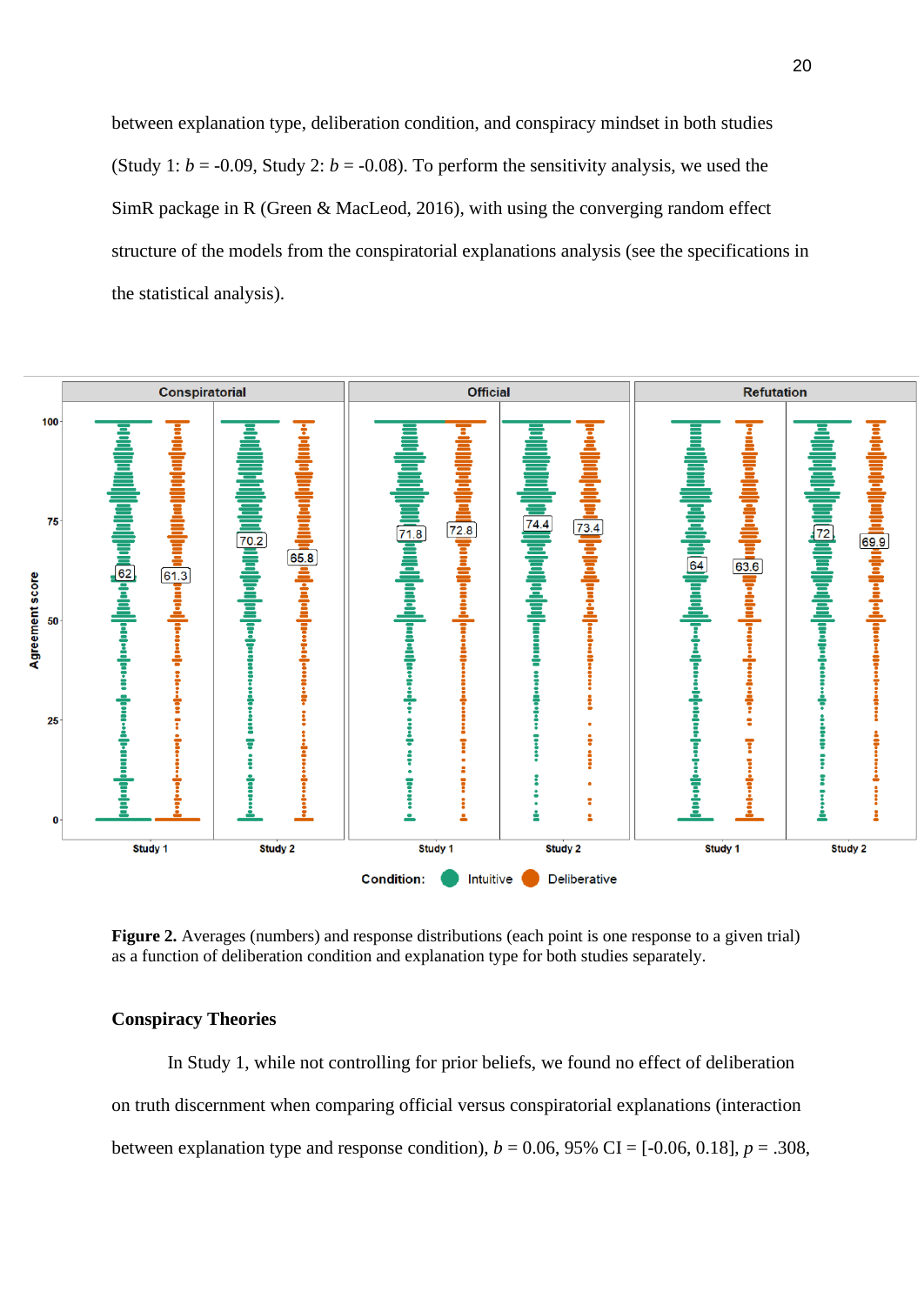and deliberation also not did it have a main effect on agreement scores,  $b = 0.004$ , 95% CI =  $[-0.08, 0.09]$ ,  $p = .933$ ; there was, however, a main effect of explanation type such that agreement with conspiracy theories was lower than with official explanations,  $b = 0.37$ , 95%  $CI = [0.22, 0.52], p < .001$ . In Study 2, we introduced a more stringent intuitive response condition, and used conspiracy theories that people are less likely to be familiar with. In Study 2, we found that deliberation significantly increased truth discernment (interaction between explanation type and response condition),  $b = 0.16$ , 95% CI = [0.05, 0.26],  $p = .003$ , while also having a negative main effect on agreement scores,  $b = -0.12$ , 95% CI =  $[-0.22, -1.2]$ 0.02],  $p = 0.019$ ; and we once again observed a main effect of explanation type, such that people agreed with conspiratorial explanations less than with official explanations,  $b = 0.19$ , 95% CI =  $[0.12, 0.26]$ ,  $p < .001$ . Models in both Study 1 and 2 included random intercepts and slopes on explanation type by subject and by item.

When introducing prior belief into the models, in Study 1 we found no significant three-way interaction between prior belief, deliberation condition and explanation type [official vs conspiratorial],  $b = -0.07, 95\%$  CI =  $[-0.17, 0.03]$ ,  $p = .191$ . Interestingly, we found a significant interaction between explanation type and prior beliefs,  $b = -0.44$ , 95% CI  $=[-0.50, -0.37]$ ,  $p < .001$ , suggesting that people lower on conspiracy mindset show greater truth discernment ability in general. Conspiracy mindset also had a main effect,  $b = 0.38$ , 95% CI =  $[0.33, 0.43]$ ,  $p < .001$ , suggesting that people low on conspiracy prior belief were less likely to agree with any type of explanation (conspiratorial or not). This model allowed for the variation of explanation type over subjects, and the random intercept of items.

In Study 2, we replicated the interaction between explanation condition and conspiracy prior beliefs,  $b = -0.19$ , 95% CI =  $[-0.25, -0.13]$ ,  $p < .001$ , and also the main effect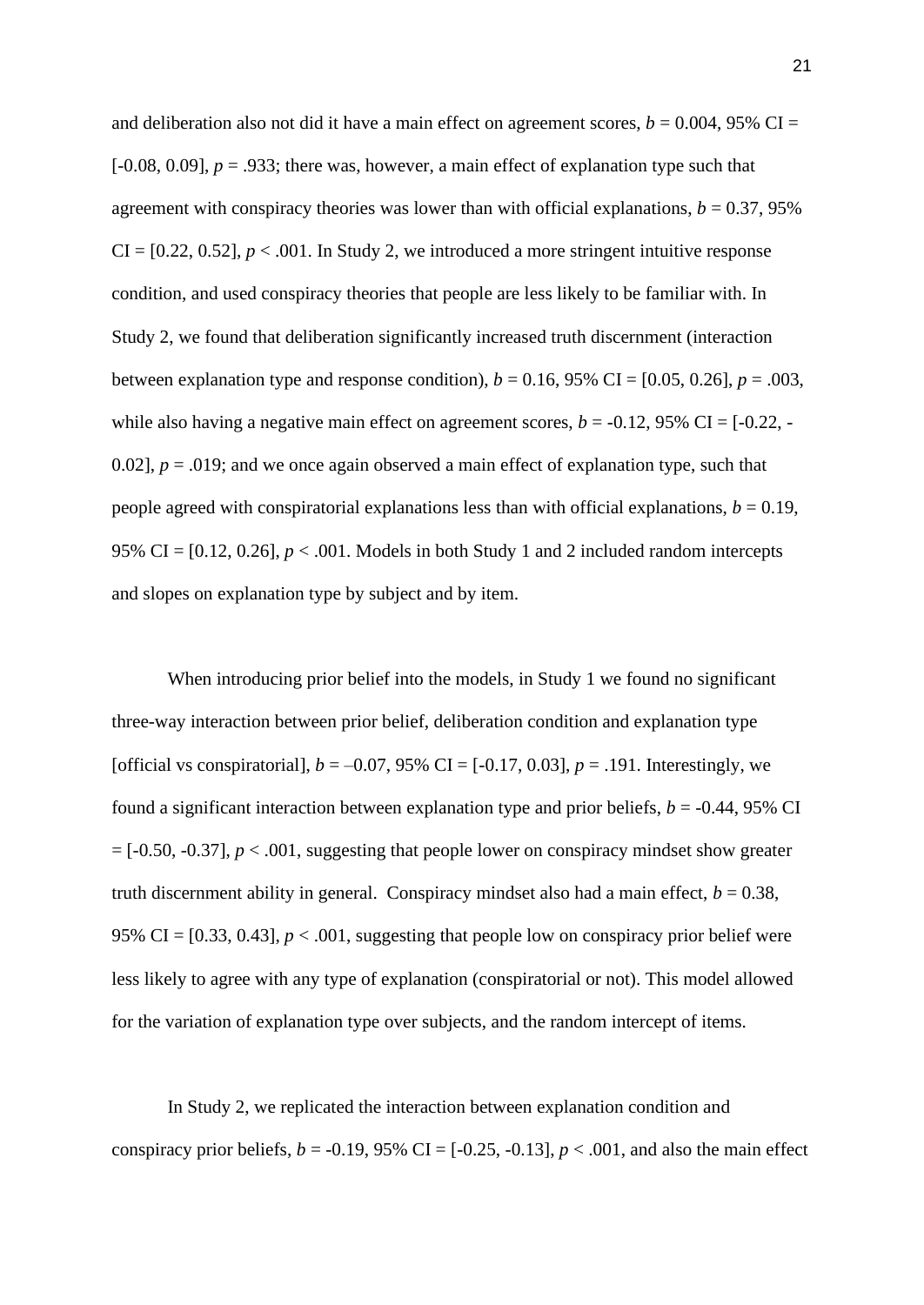of conspiracy prior belief,  $b = 0.33$ , 95% CI = [0.28, 0.39],  $p < .001$ , suggesting that people high on conspiracy belief are more likely to agree with all explanations, and that they are less likely to differentiate between conspiratorial and official explanations in terms of overall agreement scores (hence, even intuitively being worst at truth discernment). Most importantly, we found a significant three-way interaction between prior beliefs, explanation type and deliberation condition,  $b = -0.21$ , 95% CI = [-0.30, -0.12],  $p < .001$ .

In a post-hoc analysis, we tested for non-linear moderating effects of prior beliefs (as the linearity assumption underlying our moderation analyses above may not be valid). For a nonparametric approach, we examined the interaction of explanation type and deliberation condition separately in each quartile of the conspiracy prior belief measure. People on the top  $(b = 0.38, 95\% \text{ CI} = [0.05, 0.70], p = .026)$  and the bottom quartiles  $(b = 0.50, 95\% \text{ CI} =$ [0.15, 0.84],  $p = .006$ ) both showed an increase in truth discernment after deliberation, but people in the lower middle ( $b = 0.10$ , 95% CI = [-0.05, 0.26],  $p = .191$ ) or in the upper middle  $(b = -0.01, 95\% \text{ CI} = [-0.14, 0.11], p = .852)$  categories did not. This suggests a quadratic relationship between prior beliefs and the effect of deliberation on truth discernment, people on the extremes have improved truth discernment after deliberation but not those in the middle. To test for this possibility, we added the quadratic effect of prior beliefs into the models (along with all interactions except those that would include both linear and quadratic prior belief terms), and found that the quadratic belief term significantly interacted with deliberation condition and explanation type,  $b = 0.23$ , 95% CI = [0.11, 0.35],  $p < .001$ (while also leaving the three-way interaction with the linear effect of prior beliefs intact,  $b = -$ 0.34, 95% CI =  $[-0.47, -0.22]$ ,  $p < .001$ ) - strongly supporting a non-linear moderating effect of prior conspiratorial beliefs on deliberation. Both models in Study 2 (with and without the quadratic term) allowed for explanation type to vary over the random intercept of subjects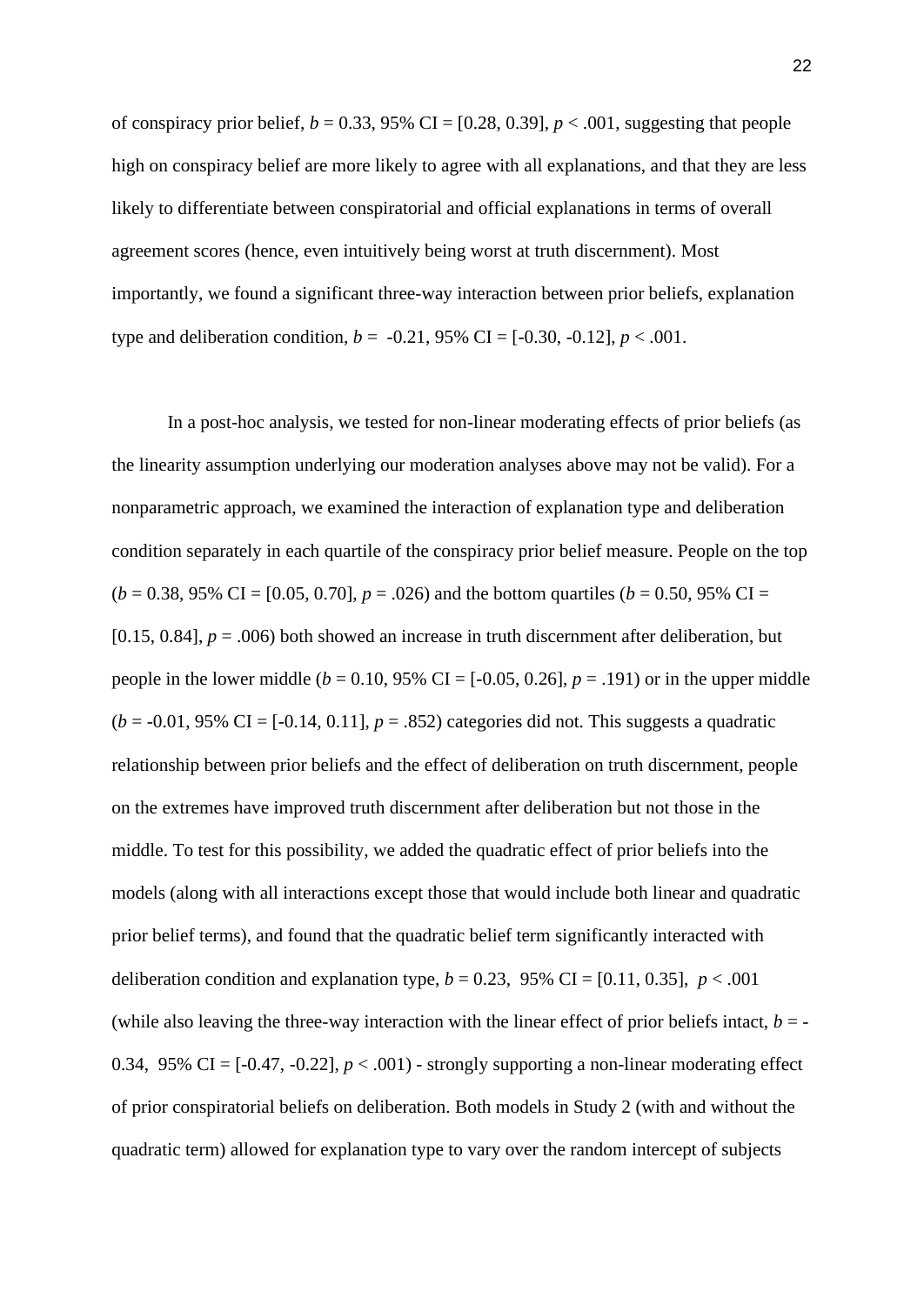and item contents. For the random effect structure of models in the different quartiles, see the SM. Averages, N, and standard deviations in each quartile are presented in the SM (section H).

#### **Refutation arguments**

We next examined truth discernment for official explanations versus refutation arguments, rather than versus conspiratorial arguments. In Study 1, we found no deliberation effect on truth discernment,  $b = 0.06$ , 95% CI = [-0.06, 0.18],  $p = .303$ , and deliberation condition also had no main effect,  $b = 0.006$ , 95% CI = [-0.08, 0.09],  $p = .901$ , but people agreed less with refutation arguments than with official explanations,  $b = 0.30$ , 95% CI = [0.13, 0.47],  $p = .005$ . In Study 2, we found the similar results: deliberation had no significant effect on truth discernment regarding refutation arguments,  $b = 0.06$ , 95% CI = [-0.03, 0.14], *p* = .170, and deliberation also had no main effect, *b* = -0.07, 95% CI = [-0.18, 0.03], *p* = .16. In general, people agreed to official arguments more than they did to refutation arguments, *b*  $= 0.12, 95\% \text{ CI} = [0.06, 0.17], p < .001.$ 

When we introduced conspiracy mindset to the models, we found consistent results across studies. We found a main effect of conspiracy prior belief (Study 1: *b* = 0.37, 95% CI  $= [0.32, 0.41], p < .001$ ; Study 2:  $b = 0.34, 95\%$  CI  $= [0.28, 0.39], p < .001$ ), and an interaction between explanation condition and conspiracy prior belief (Study 1:  $b = -0.39$ , 95% CI = [-0.46, -0.33], *p* < .001; Study 2: *b* = -0.16, 95% CI = [-0.20, -0.11], *p* < .001), suggesting that people high on conspiracy prior belief are more likely to agree with all types of explanations, and that they are worse at truth discernment overall. Most importantly, the three-way interaction between conspiracy prior belief, deliberation condition and explanation condition were significant in both studies (Study 1:  $b = -0.10$ , 95% CI =  $[-0.21, -0.003]$ ,  $p =$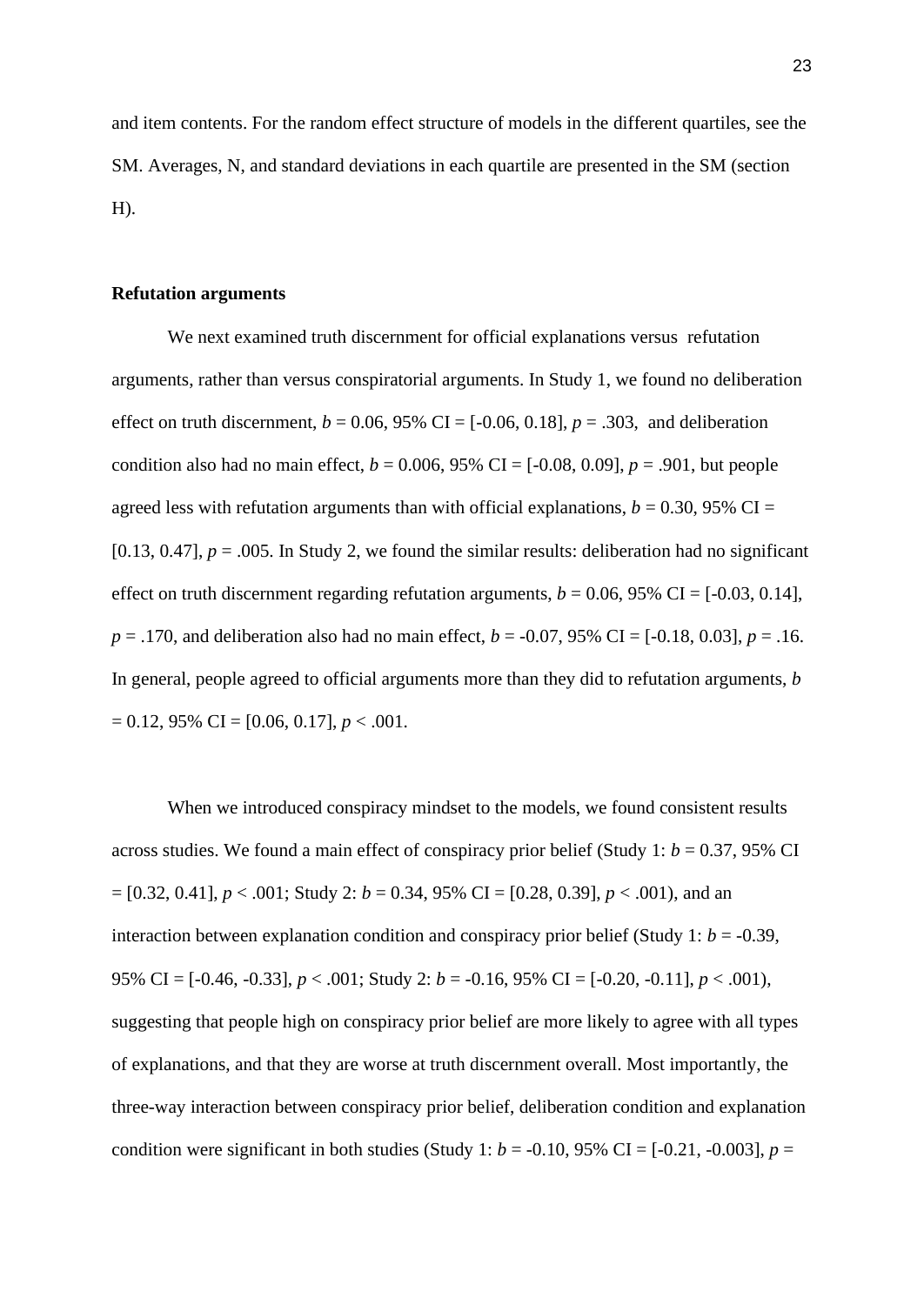.045; Study 2: *b* = -0.09, 95% CI = [-0.17, -0.005], *p* = .039). All models in Study 1 included random intercepts and slopes on explanation type by subject and by item. All models in Study 2 included random intercepts of subjects and items, and random slopes of explanation types by subjects.

Looking at potential nonlinear moderation effects, we see a qualitatively similar, albeit weaker, pattern to what we saw for conspiracy explanations. For refutation arguments, people in the top (Study 1:  $b = 0.15$ , 95% CI = [-0.35, 0.65],  $p = .553$ ; Study 2:  $b = 0.24$ , 95% CI =  $[-0.09, 0.57]$ ,  $p = .155$ ) and the bottom (Study 1:  $b = 0.22, 95\%$  CI =  $[-0.04, 0.47]$ ,  $p =$ .100; Study 2:  $b = 0.28$ , 95% CI = [-0.04, 0.60],  $p = .091$ ) quartiles showed the biggest deliberation effect on truth discernment, though the effects were not significant, and generally smaller than what we observed regarding conspiratorial explanations. In the upper middle (Study 1:  $b = -0.03, 95\%$  CI =  $[-0.16, 0.09]$ ,  $p = .613$ ; Study 2:  $b = -0.05, 95\%$  CI =  $[-0.15, 95]$ 0.05],  $p = .378$  and lower middle (Study 1:  $b = -0.01$ , 95% CI = [-0.19, 0.16],  $p = .874$ ; Study 2:  $b = 0.01$ , 95% CI = [-0.11, 0.12],  $p = .870$  quartiles there was no effect. When we added the quadratic effect of prior beliefs, the three-way interaction was not significant (Study 1:  $b = 0.07$ , 95% CI = [-0.04, 0.17],  $p = .233$ ; Study 2:  $b = 0.05$ , 95% CI = [-0.05, 0.15],  $p = 0.338$ . The model including the quadratic effect included the random intercepts of subjects and items, and random slopes of explanation types by subjects. For the random effect structure of models in the different quartiles, see the SM. Averages, N, and standard deviations in each quartile are presented in the SM (section H).

We replicated the pre-registered analysis using our within-subject intuition/deliberation manipulation. While there were some differences (e.g., truth discernment in conspiracy explanations was significant in Study 1, but not in Study 2), one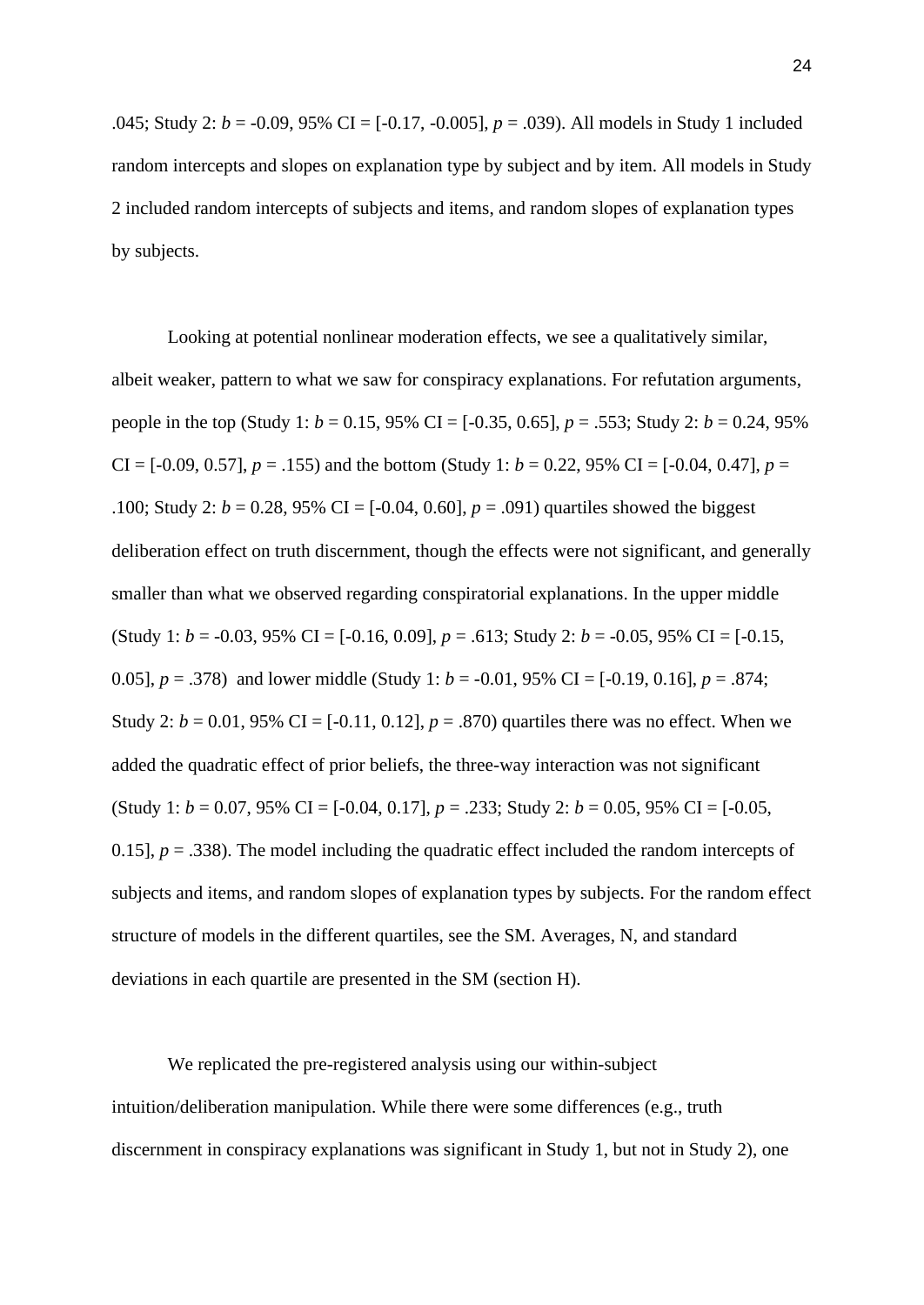primary conclusion remained the same: deliberation only had consistently positive effects on truth discernment for people who are at one of the extremes of the conspiracy mindset scale (see details of this analysis in the SM).

All corresponding means and standard deviations can be found in the SM (section H).

#### **Cognitive Reflection Test**

Turning to individual differences in deliberation, we find that performance on the cognitive reflection test is positively associated with truth discernment performance through both studies and for both refutation arguments and conspiratorial explanations (Conspiracy beliefs: Study 1: *b* = 0.38, 95% CI = [0.31, 0.44], *p* < .001; Study 2: *b* = 0.25, 95% CI = [0.19, 0.31], *p* < .001; Refutation arguments: Study 1: *b* = 0.34, 95% CI = [0.27, 0.40], *p* < .001; Study 2: *b* = 0.17, 95% CI = [0.12, 0.22], *p* < .001). Furthermore, the deliberation manipulation had a greater effect on truth discernment for higher CRT scorers evaluating conspiratorial explanations in Study 2 but not in Study 1 (Study 1:  $b = 0.08$ , 95% CI = [-0.03, 0.19],  $p = .142$ ; Study 2:  $b = 0.12$ , 95% CI = [0.02, 0.21],  $p = .017$ ), and not regarding refutation arguments (Study 1: *b* = 0.08, 95% CI = [-0.03, 0.19], *p* = .138; Study 2: *b* = 0.03, 95% CI =  $[-0.05, 0.11]$ ,  $p = .423$ ). See SM for detailed description of the analysis (section D).

#### **Discussion**

In two studies, we tested the idea that increasing deliberation protects against conspiracy theories. Compared to previous studies on the subject, we used a robust methodology that more strongly manipulated intuition versus deliberation by using the tworesponse methodology in which intuitive thinking is induced by introducing a strict response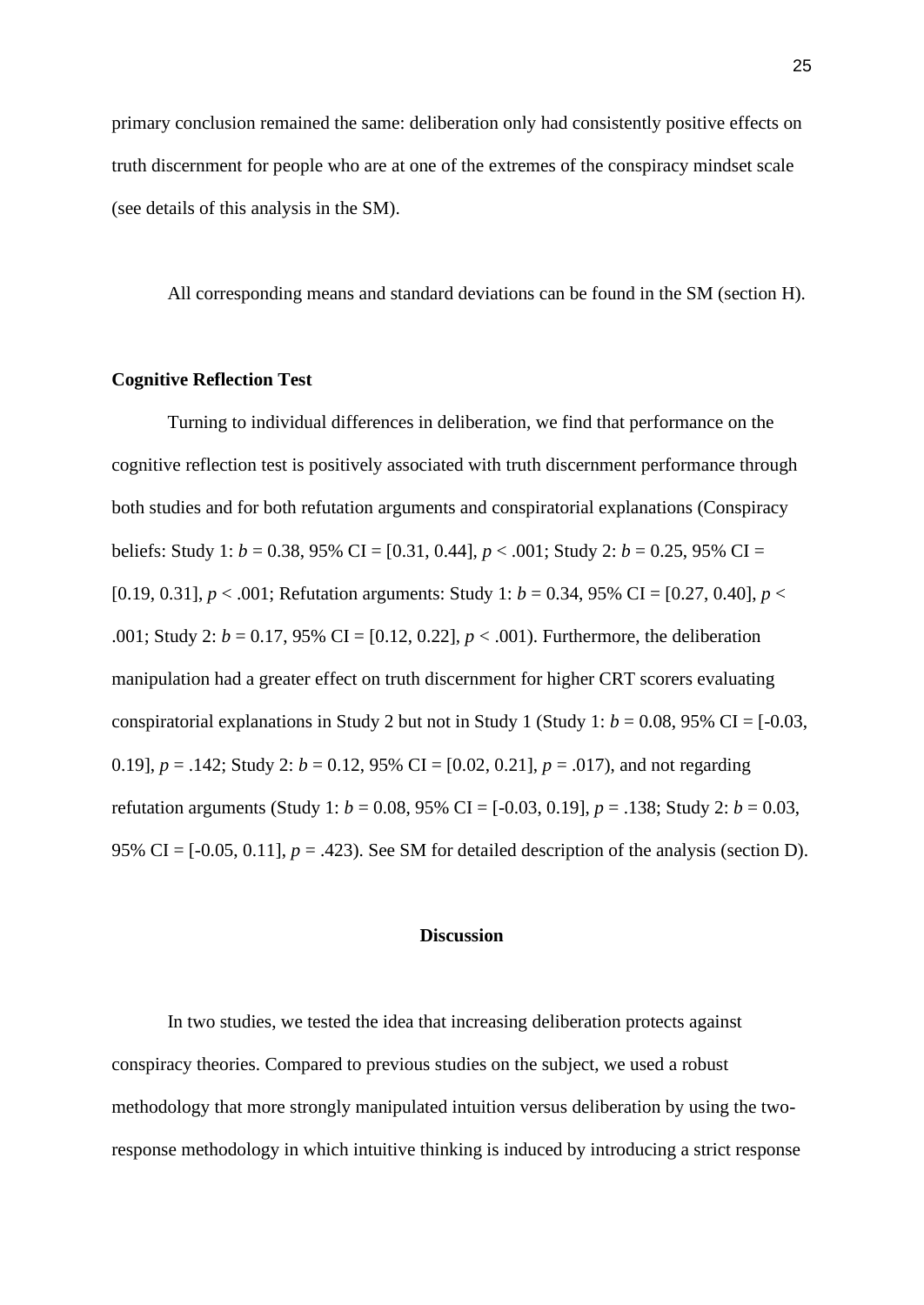deadline and cognitive load. We also included an appropriate control condition (official explanations) and two types of conspiracy arguments (refutation arguments and conspiracy explanations). This allowed us to test predictions from two broad theories regarding the effect of deliberation. The accuracy-driven deliberation account predicted that giving people the opportunity to deliberate (v. rely largely on their intuitions) will increase the extent to which they distinguish between conspiratorial and non-conspiratorial explanations. On the other hand, the deliberation-coherence account predicted that deliberation effect would depend on the prior beliefs of the subject: since people try to evaluate the veracity of new information in the light of their prior beliefs and knowledge, deliberation should increase truth discernment only for people who do not have conspiracy mindset.

Although we found some evidence for the positive effects of deliberation on truth discernment overall, supporting the deliberation-accuracy account, this effect was overall quite small and dependent on participants prior beliefs, supporting the deliberation-coherence account. However, interestingly, deliberation had the weakest effects not for people who were the most conspiratorial in their mindset, but rather for people who did not have strong opinions about conspiracies either way. This is not consistent with *either* account and indicates that the effect of deliberation on conspiracy belief is not as straightforward as previously thought [\(Swami et al., 2014\).](https://www.zotero.org/google-docs/?a39mBP)

Nonetheless, it is noteworthy that we found evidence that deliberation *can* improve accuracy even for people who most strongly have a conspiratorial mindset (although, again, this was a fairly small effect). This indicates that people who believe in conspiracies may not be as unreachable as is commonly assumed. Naturally, there are several caveats that need to be considered. First and foremost, the "extreme" conspiracy believers in our sample may not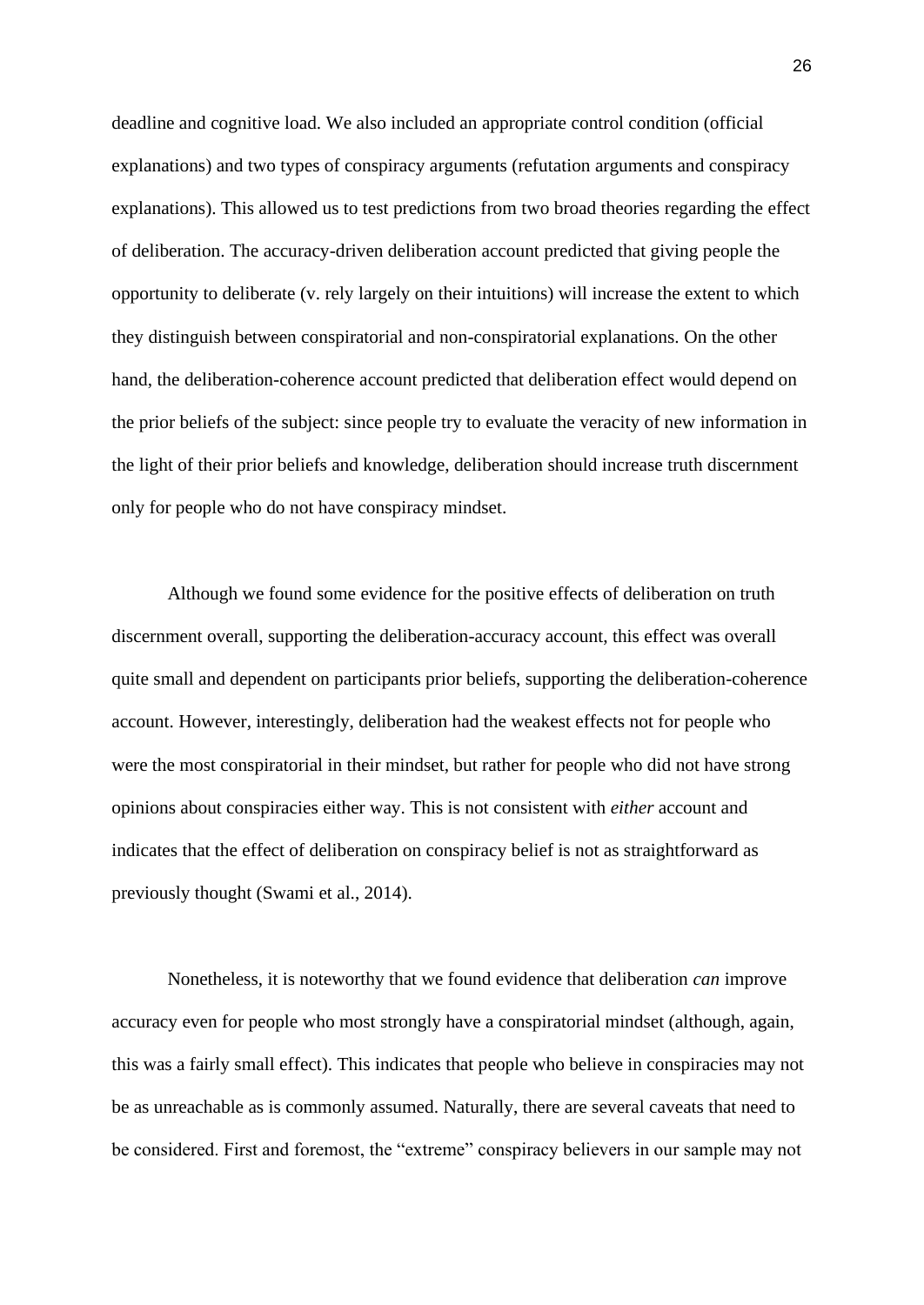actually be extreme based on real-world benchmarks. They were, after all, willing to engage in a research study on Mechanical Turk - something that people who are deeply committed to conspiracies may not be willing to do. Second, our conspiracy mindset measure consisted of two questions about generic conspiratorial thinking. In cases where an individual is strongly committed to a *particular* conspiracy, merely deliberating may not have the same positive impact on accuracy. Ultimately, the results support the idea that the positive impacts of deliberation are most concentrated among people who are least in need of intervention. Nonetheless, finding any evidence at all that deliberation can improve accuracy among people who have a conspiratorial mindset is noteworthy.

The most important limitation of this study is that, while we manipulate intuitive and deliberative thought, we did not experimentally manipulate prior beliefs; hence, a causal link between prior beliefs and deliberation cannot be established. Second, a potential objection to our results and interpretation is that we did not control for motivations that might affect people's reasoning about conspiracies, such as political partisanship or religious views (and that might, in some way, confound our prior belief measure). However, in our study, we used a variety of conspiracy theories from multiple different contexts so that it is unlikely that there is a systematic or overarching motivation that impacts all of them. Nevertheless, generalization of our results to different conspiracies that are particularly salient in current US politics (Qanon) or to specific religious views (Da Vinci conspiracy) should be done cautiously, as unique motivations might modify how people think about them. Third, we tested conspiracy theories in an artificial "lab" context. It would be interesting to test future studies to look at conspiracy beliefs and reasoning in more naturalistic settings to understand how the broader social context affects how people reason about conspiracy theories.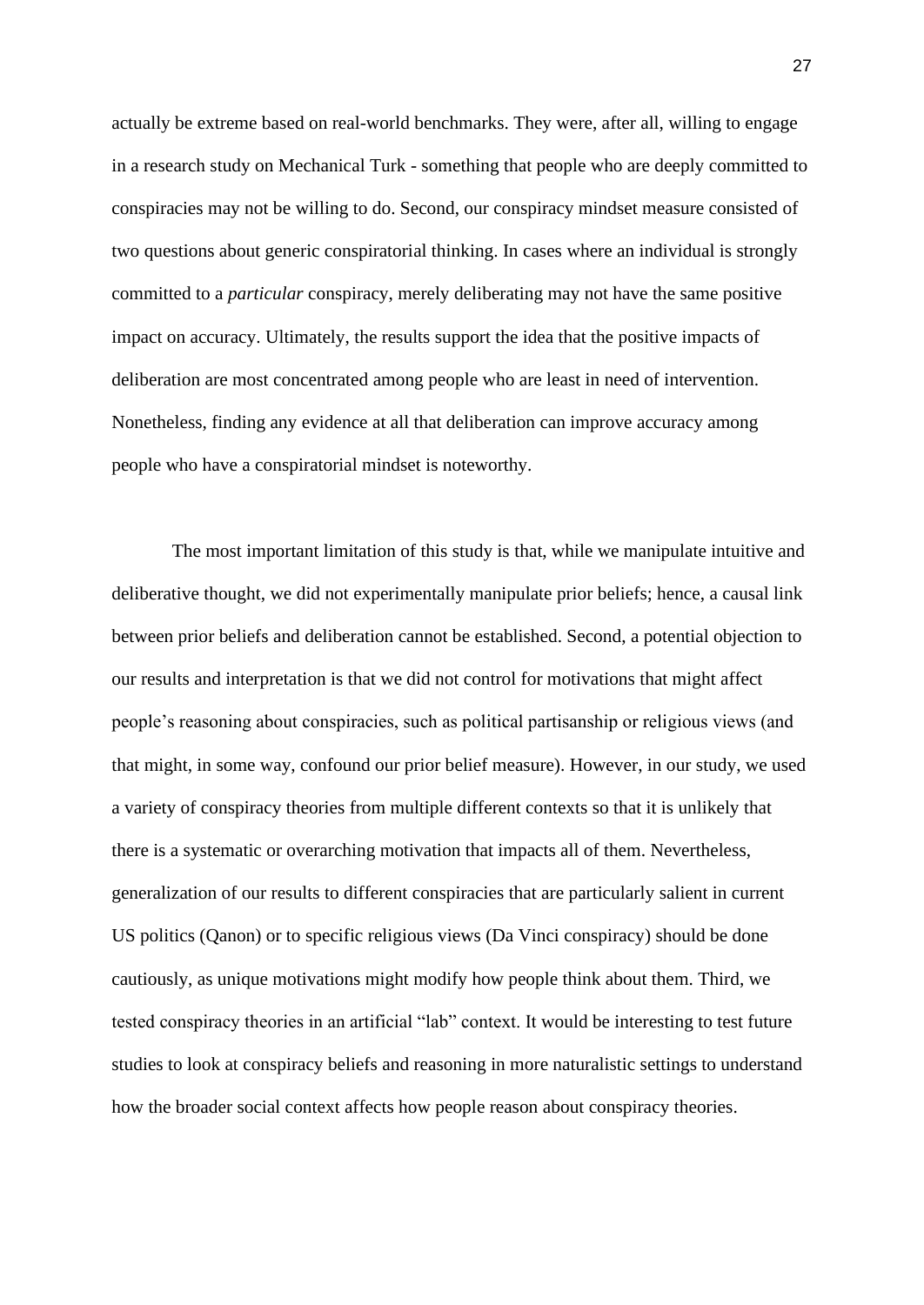In practice, this study suggests that making conspiracy theorists and anti-conspiracy theorists deliberate more will make them better at discounting conspiracy theories or refutation arguments. Interestingly, a different problem in the context of the positive effects of deliberation that emerges from this data appears to be among people who are *apathetic* to conspiracies - those who do not have much of an opinion one way or the other and therefore may not benefit from interventions that increase deliberation. This is consistent with recent work showing that, for example, people who are politically disengaged are the least reflective and analytic [\(Pennycook & Rand, 2019a\),](https://www.zotero.org/google-docs/?zlBJt2) or that people who give intermediate responses on a variety of Likert scale attitudes measures are worse at telling truth from falsehood when judging COVID-19 headlines [\(Arechar et al., 2022\).](https://www.zotero.org/google-docs/?9VpbPg) Thus, in addition to the difficulties involved with increasing people's willingness to deliberate, it is important to also understand the underlying motivations that may lead someone to be apathetic about the truth.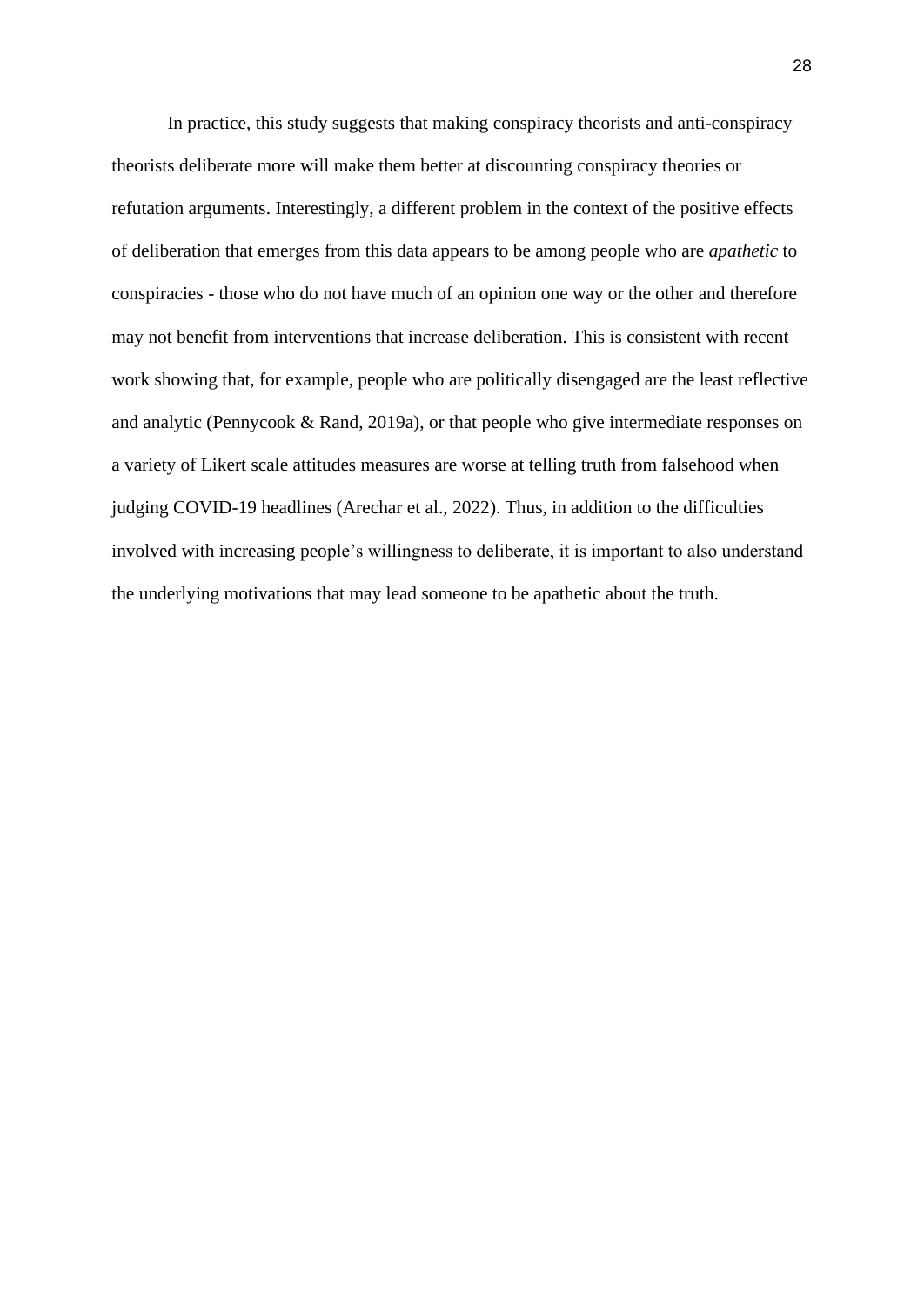#### **References**

- [Allington, D., Duffy, B., Wessely, S., Dhavan, N., & Rubin, J. \(2020\). Health-protective](https://www.zotero.org/google-docs/?HLSLEm)  [behaviour, social media usage and conspiracy belief during the COVID-19 public](https://www.zotero.org/google-docs/?HLSLEm)  [health emergency.](https://www.zotero.org/google-docs/?HLSLEm) *[Psychological Medicine](https://www.zotero.org/google-docs/?HLSLEm)*[, 1–7.](https://www.zotero.org/google-docs/?HLSLEm)
- [Arechar, A. A., Allen, J. N. L., Cole, R., Epstein, Z., Garimella, K., Gully, A., Lu, J. G., Ross,](https://www.zotero.org/google-docs/?HLSLEm)  [R. M., Stagnaro, M., & Zhang, J. \(2022\).](https://www.zotero.org/google-docs/?HLSLEm) *[Understanding and Reducing Online](https://www.zotero.org/google-docs/?HLSLEm)  [Misinformation Across 16 Countries on Six Continents](https://www.zotero.org/google-docs/?HLSLEm)*[.](https://www.zotero.org/google-docs/?HLSLEm)
- [Bago, B., Bonnefon, J.-F., & De Neys, W. \(2020\). Intuition rather than deliberation](https://www.zotero.org/google-docs/?HLSLEm)  [determines selfish and prosocial choices.](https://www.zotero.org/google-docs/?HLSLEm) *[Journal of Experimental Psychology:](https://www.zotero.org/google-docs/?HLSLEm)  [General](https://www.zotero.org/google-docs/?HLSLEm)*[, Advance online publication. https://doi.org/10.1037/xge0000968](https://www.zotero.org/google-docs/?HLSLEm)
- [Bago, B., & De Neys, W. \(2017\). Fast logic?: Examining the time course assumption of dual](https://www.zotero.org/google-docs/?HLSLEm)  [process theory.](https://www.zotero.org/google-docs/?HLSLEm) *[Cognition](https://www.zotero.org/google-docs/?HLSLEm)*[,](https://www.zotero.org/google-docs/?HLSLEm) *[158](https://www.zotero.org/google-docs/?HLSLEm)*[, 90–109.](https://www.zotero.org/google-docs/?HLSLEm)
- [Bago, B., Rand, D. G., & Pennycook, G. \(2020a\). Fake news, fast and slow: Deliberation](https://www.zotero.org/google-docs/?HLSLEm)  [reduces belief in false \(but not true\) news headlines.](https://www.zotero.org/google-docs/?HLSLEm) *[Journal of Experimental](https://www.zotero.org/google-docs/?HLSLEm)  [Psychology: General](https://www.zotero.org/google-docs/?HLSLEm)*[.](https://www.zotero.org/google-docs/?HLSLEm)
- [Bago, B., Rand, D., & Pennycook, G. \(2020b\).](https://www.zotero.org/google-docs/?HLSLEm) *[Reasoning about climate change](https://www.zotero.org/google-docs/?HLSLEm)*[.](https://www.zotero.org/google-docs/?HLSLEm)  [https://psyarxiv.com/vcpkb/](https://www.zotero.org/google-docs/?HLSLEm)
- [Bierwiaczonek, K., Kunst, J. R., & Pich, O. \(2020\). Belief in COVID](https://www.zotero.org/google-docs/?HLSLEm)‐19 Conspiracy Theories [Reduces Social Distancing](https://www.zotero.org/google-docs/?HLSLEm) over Time. *[Applied Psychology: Health and Well](https://www.zotero.org/google-docs/?HLSLEm)*‐*Being*[.](https://www.zotero.org/google-docs/?HLSLEm)
- Brotherton, R., [French, C. C., & Pickering, A. D. \(2013\). Measuring belief in conspiracy](https://www.zotero.org/google-docs/?HLSLEm)  [theories: The generic conspiracist beliefs scale.](https://www.zotero.org/google-docs/?HLSLEm) *[Frontiers in Psychology](https://www.zotero.org/google-docs/?HLSLEm)*[,](https://www.zotero.org/google-docs/?HLSLEm) *[4](https://www.zotero.org/google-docs/?HLSLEm)*[, 279.](https://www.zotero.org/google-docs/?HLSLEm)
- [Clifford, S., Kim, Y., & Sullivan, B. W. \(2019\). An Improved Question Format for Measuring](https://www.zotero.org/google-docs/?HLSLEm)  [Conspiracy Beliefs.](https://www.zotero.org/google-docs/?HLSLEm) *[Public Opinion Quarterly](https://www.zotero.org/google-docs/?HLSLEm)*[,](https://www.zotero.org/google-docs/?HLSLEm) *[83](https://www.zotero.org/google-docs/?HLSLEm)*[\(4\), 690–722.](https://www.zotero.org/google-docs/?HLSLEm)
- [Cook, J., & Lewandowsky, S. \(2016\). Rational irrationality: Modeling climate change belief](https://www.zotero.org/google-docs/?HLSLEm)  [polarization using Bayesian networks.](https://www.zotero.org/google-docs/?HLSLEm) *[Topics in Cognitive Science](https://www.zotero.org/google-docs/?HLSLEm)*[,](https://www.zotero.org/google-docs/?HLSLEm) *[8](https://www.zotero.org/google-docs/?HLSLEm)*[\(1\), 160–179.](https://www.zotero.org/google-docs/?HLSLEm)

[De Neys, W. \(2006\). Automatic–heuristic and executive–analytic processing during](https://www.zotero.org/google-docs/?HLSLEm)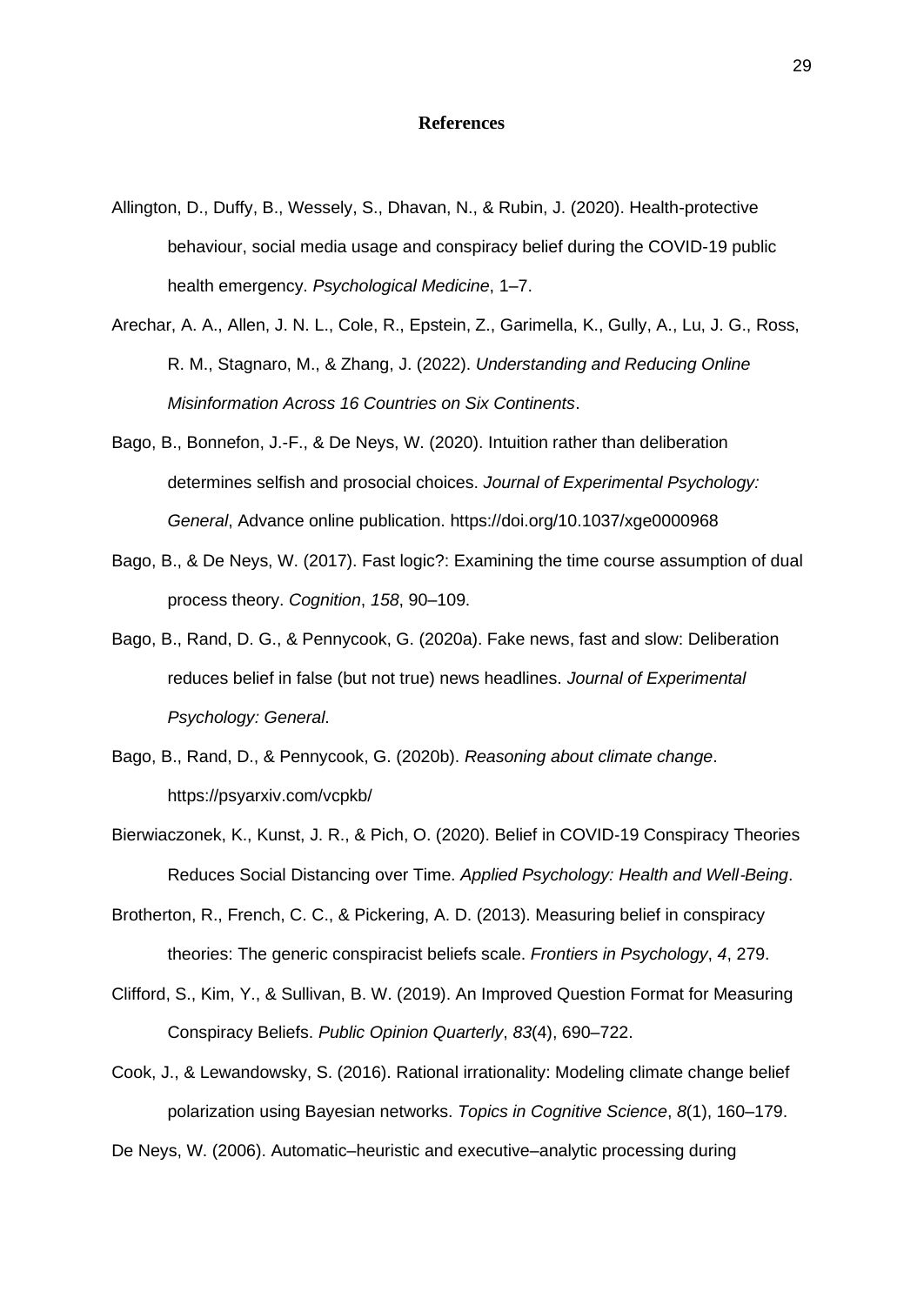[reasoning: Chronometric and dual-task considerations.](https://www.zotero.org/google-docs/?HLSLEm) *[The Quarterly Journal of](https://www.zotero.org/google-docs/?HLSLEm)  [Experimental Psychology](https://www.zotero.org/google-docs/?HLSLEm)*[,](https://www.zotero.org/google-docs/?HLSLEm) *[59](https://www.zotero.org/google-docs/?HLSLEm)*[\(6\), 1070–1100.](https://www.zotero.org/google-docs/?HLSLEm)

[De Neys, W. \(2018\).](https://www.zotero.org/google-docs/?HLSLEm) *[Dual process theory 2.0](https://www.zotero.org/google-docs/?HLSLEm)*[. Routledge New York.](https://www.zotero.org/google-docs/?HLSLEm)

- [Douglas, K. M., & Sutton, R. M. \(2015\). Climate change: Why the conspiracy theories are](https://www.zotero.org/google-docs/?HLSLEm)  [dangerous.](https://www.zotero.org/google-docs/?HLSLEm) *[Bulletin of the Atomic Scientists](https://www.zotero.org/google-docs/?HLSLEm)*[,](https://www.zotero.org/google-docs/?HLSLEm) *[71](https://www.zotero.org/google-docs/?HLSLEm)*[\(2\), 98–106.](https://www.zotero.org/google-docs/?HLSLEm)
- [Douglas, K. M., Sutton, R. M., & Cichocka, A. \(2017\). The psychology of conspiracy](https://www.zotero.org/google-docs/?HLSLEm)  [theories.](https://www.zotero.org/google-docs/?HLSLEm) *[Current Directions in Psychological Science](https://www.zotero.org/google-docs/?HLSLEm)*[,](https://www.zotero.org/google-docs/?HLSLEm) *[26](https://www.zotero.org/google-docs/?HLSLEm)*[\(6\), 538–542.](https://www.zotero.org/google-docs/?HLSLEm)
- [Douglas, K. M., Uscinski, J. E., Sutton, R. M., Cichocka, A., Nefes, T., Ang, C. S., & Deravi,](https://www.zotero.org/google-docs/?HLSLEm)  [F. \(2019\). Understanding conspiracy theories.](https://www.zotero.org/google-docs/?HLSLEm) *[Political Psychology](https://www.zotero.org/google-docs/?HLSLEm)*[,](https://www.zotero.org/google-docs/?HLSLEm) *[40](https://www.zotero.org/google-docs/?HLSLEm)*[, 3–35.](https://www.zotero.org/google-docs/?HLSLEm)
- [Evans, J. S. B., & Stanovich, K. E. \(2013\). Dual-process theories of higher cognition](https://www.zotero.org/google-docs/?HLSLEm)  [advancing the debate.](https://www.zotero.org/google-docs/?HLSLEm) *[Perspectives on Psychological Science](https://www.zotero.org/google-docs/?HLSLEm)*[,](https://www.zotero.org/google-docs/?HLSLEm) *[8](https://www.zotero.org/google-docs/?HLSLEm)*[\(3\), 223–241.](https://www.zotero.org/google-docs/?HLSLEm)
- [Flynn, D. J., Nyhan, B., & Reifler, J. \(2017\). The nature and origins of misperceptions:](https://www.zotero.org/google-docs/?HLSLEm)  [Understanding false and unsupported beliefs about politics.](https://www.zotero.org/google-docs/?HLSLEm) *[Political Psychology](https://www.zotero.org/google-docs/?HLSLEm)*[,](https://www.zotero.org/google-docs/?HLSLEm) *[38](https://www.zotero.org/google-docs/?HLSLEm)*[,](https://www.zotero.org/google-docs/?HLSLEm)  [127–150.](https://www.zotero.org/google-docs/?HLSLEm)
- [Frederick, S. \(2005\). Cognitive reflection and decision making.](https://www.zotero.org/google-docs/?HLSLEm) *[The Journal of Economic](https://www.zotero.org/google-docs/?HLSLEm)  [Perspectives](https://www.zotero.org/google-docs/?HLSLEm)*[,](https://www.zotero.org/google-docs/?HLSLEm) *[19](https://www.zotero.org/google-docs/?HLSLEm)*[\(4\), 25–42.](https://www.zotero.org/google-docs/?HLSLEm)
- [Georgiou, N., Delfabbro, P., & Balzan, R. \(2020\). COVID-19-related conspiracy beliefs and](https://www.zotero.org/google-docs/?HLSLEm)  [their relationship with perceived stress and pre-existing conspiracy beliefs.](https://www.zotero.org/google-docs/?HLSLEm)  *[Personality and Individual Differences](https://www.zotero.org/google-docs/?HLSLEm)*[,](https://www.zotero.org/google-docs/?HLSLEm) *[166](https://www.zotero.org/google-docs/?HLSLEm)*[, 110201.](https://www.zotero.org/google-docs/?HLSLEm)
- [Green, P., & MacLeod, C. J. \(2016\). SIMR: an R package for power analysis of generalized](https://www.zotero.org/google-docs/?HLSLEm)  [linear mixed models by simulation.](https://www.zotero.org/google-docs/?HLSLEm) *[Methods in Ecology and Evolution](https://www.zotero.org/google-docs/?HLSLEm)*[,](https://www.zotero.org/google-docs/?HLSLEm) *[7](https://www.zotero.org/google-docs/?HLSLEm)*[\(4\), 493–498.](https://www.zotero.org/google-docs/?HLSLEm)

[Grimes, D. R. \(2016\). On the viability of conspiratorial beliefs.](https://www.zotero.org/google-docs/?HLSLEm) *[PLoS One](https://www.zotero.org/google-docs/?HLSLEm)*[,](https://www.zotero.org/google-docs/?HLSLEm) *[11](https://www.zotero.org/google-docs/?HLSLEm)*[\(1\), e0147905.](https://www.zotero.org/google-docs/?HLSLEm)

- [Hahn, U., & Harris, A. J. \(2014\). What does it mean to be biased: Motivated reasoning and](https://www.zotero.org/google-docs/?HLSLEm)  [rationality. In](https://www.zotero.org/google-docs/?HLSLEm) *[Psychology of learning and motivation](https://www.zotero.org/google-docs/?HLSLEm)* [\(Vol. 61, pp. 41–102\). Elsevier.](https://www.zotero.org/google-docs/?HLSLEm)
- [Imhoff, R., & Bruder, M. \(2014\). Speaking \(un](https://www.zotero.org/google-docs/?HLSLEm)-) truth to power: Conspiracy mentality as a [generalised political attitude.](https://www.zotero.org/google-docs/?HLSLEm) *[European Journal of Personality](https://www.zotero.org/google-docs/?HLSLEm)*[,](https://www.zotero.org/google-docs/?HLSLEm) *[28](https://www.zotero.org/google-docs/?HLSLEm)*[\(1\), 25–43.](https://www.zotero.org/google-docs/?HLSLEm)
- [Jolley, D., & Douglas, K. M. \(2014\). The effects of anti-vaccine conspiracy theories on](https://www.zotero.org/google-docs/?HLSLEm)  [vaccination intentions.](https://www.zotero.org/google-docs/?HLSLEm) *[PloS One](https://www.zotero.org/google-docs/?HLSLEm)*[,](https://www.zotero.org/google-docs/?HLSLEm) *[9](https://www.zotero.org/google-docs/?HLSLEm)*[\(2\), e89177.](https://www.zotero.org/google-docs/?HLSLEm)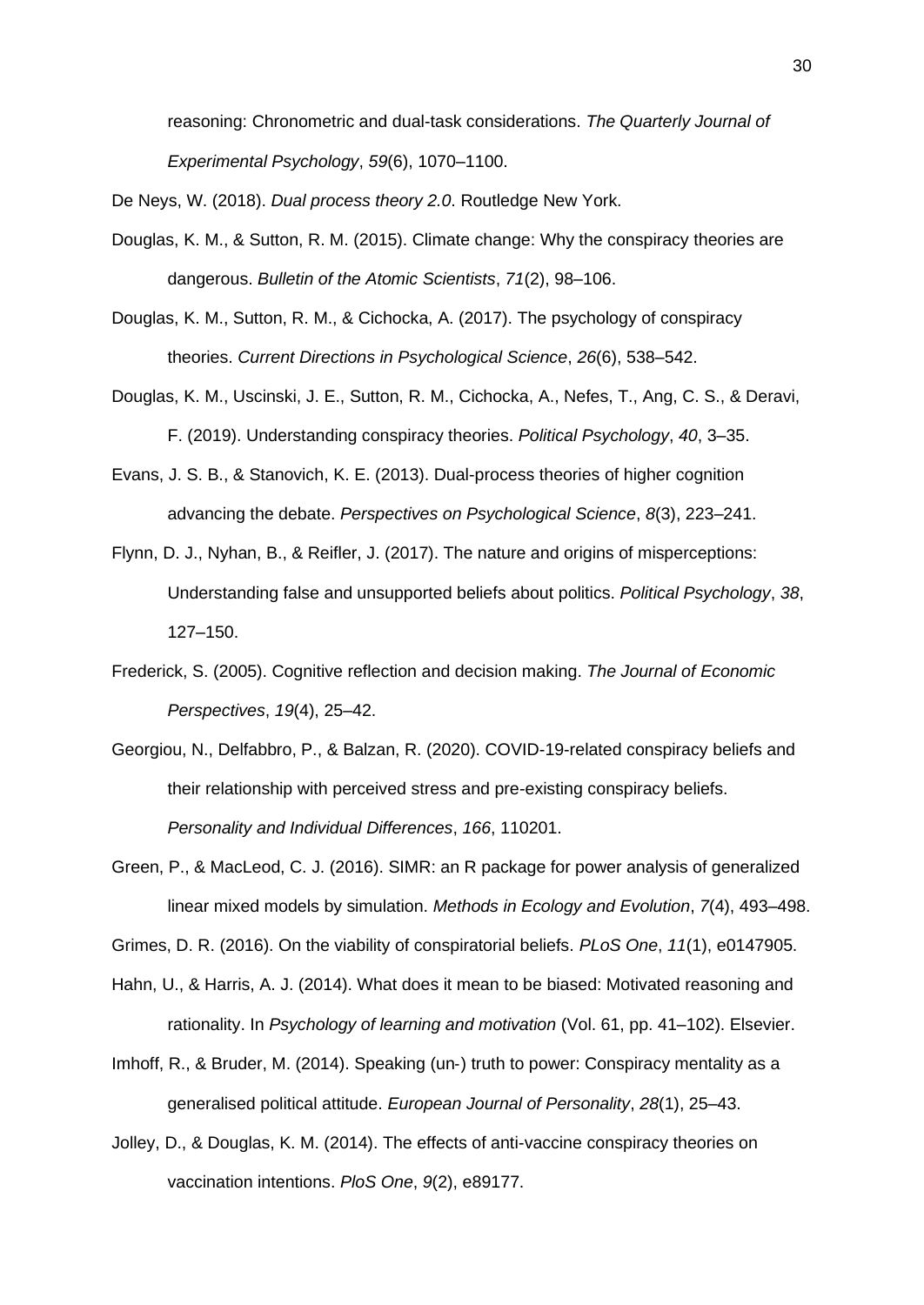[Kahneman, D. \(2011\).](https://www.zotero.org/google-docs/?HLSLEm) *[Thinking, fast and slow](https://www.zotero.org/google-docs/?HLSLEm)*[. Farrar, Straus and](https://www.zotero.org/google-docs/?HLSLEm) Giroux.

- [Knight, P. \(2003\).](https://www.zotero.org/google-docs/?HLSLEm) *[Conspiracy theories in American history: An encyclopedia](https://www.zotero.org/google-docs/?HLSLEm)* [\(Vol. 1\). Abc](https://www.zotero.org/google-docs/?HLSLEm)[clio.](https://www.zotero.org/google-docs/?HLSLEm)
- [Lewandowsky, S., Oberauer, K., & Gignac, G. E. \(2013\). NASA faked the moon landing—](https://www.zotero.org/google-docs/?HLSLEm) [Therefore,\(climate\) science is a hoax: An anatomy of the motivated rejection of](https://www.zotero.org/google-docs/?HLSLEm)  [science.](https://www.zotero.org/google-docs/?HLSLEm) *[Psychological Science](https://www.zotero.org/google-docs/?HLSLEm)*[,](https://www.zotero.org/google-docs/?HLSLEm) *[24](https://www.zotero.org/google-docs/?HLSLEm)*[\(5\), 622–633.](https://www.zotero.org/google-docs/?HLSLEm)
- [Meyer, A., Frederick, S., Burnham, T. C., Guevara Pinto, J. D., Boyer, T. W., Ball, L. J.,](https://www.zotero.org/google-docs/?HLSLEm)  [Pennycook, G., Ackerman, R., Thompson, V. A., & Schuldt, J. P. \(2015\). Disfluent](https://www.zotero.org/google-docs/?HLSLEm)  [fonts don't help people solve math problems.](https://www.zotero.org/google-docs/?HLSLEm) *[Journal of Experimental Psychology:](https://www.zotero.org/google-docs/?HLSLEm)  [General](https://www.zotero.org/google-docs/?HLSLEm)*[,](https://www.zotero.org/google-docs/?HLSLEm) *[144](https://www.zotero.org/google-docs/?HLSLEm)*[\(2\), e16–e30. https://doi.org/10.1037/xge0000049](https://www.zotero.org/google-docs/?HLSLEm)
- [Mirabile, P., & Horne, Z. \(2019\).](https://www.zotero.org/google-docs/?HLSLEm) *[Explanatory Virtues and Belief in Conspiracy Theories](https://www.zotero.org/google-docs/?HLSLEm)*[.](https://www.zotero.org/google-docs/?HLSLEm)  [https://psyarxiv.com/5cu2g/](https://www.zotero.org/google-docs/?HLSLEm)
- [Miyake, A., Friedman, N. P., Rettinger, D. A., Shah, P., & Hegarty, M. \(2001\). How are](https://www.zotero.org/google-docs/?HLSLEm)  [visuospatial working memory, executive functioning, and spatial abilities related? A](https://www.zotero.org/google-docs/?HLSLEm)  [latent-variable analysis.](https://www.zotero.org/google-docs/?HLSLEm) *[Journal of Experimental Psychology: General](https://www.zotero.org/google-docs/?HLSLEm)*[,](https://www.zotero.org/google-docs/?HLSLEm) *[130](https://www.zotero.org/google-docs/?HLSLEm)*[\(4\), 621–](https://www.zotero.org/google-docs/?HLSLEm) [640.](https://www.zotero.org/google-docs/?HLSLEm)
- [Oleksy, T., Wnuk, A., Maison, D., & Łyś, A. \(2020\). Content matters. Different predictors and](https://www.zotero.org/google-docs/?HLSLEm)  [social consequences of general and government-related conspiracy theories on](https://www.zotero.org/google-docs/?HLSLEm)  [COVID-19.](https://www.zotero.org/google-docs/?HLSLEm) *[Personality and Individual Differences](https://www.zotero.org/google-docs/?HLSLEm)*[,](https://www.zotero.org/google-docs/?HLSLEm) *[168](https://www.zotero.org/google-docs/?HLSLEm)*[, 110289.](https://www.zotero.org/google-docs/?HLSLEm)
- [Oliver, J. E., & Wood, T. \(2014\). Medical conspiracy theories and health behaviors in the](https://www.zotero.org/google-docs/?HLSLEm)  [United States.](https://www.zotero.org/google-docs/?HLSLEm) *[JAMA Internal Medicine](https://www.zotero.org/google-docs/?HLSLEm)*[,](https://www.zotero.org/google-docs/?HLSLEm) *[174](https://www.zotero.org/google-docs/?HLSLEm)*[\(5\), 817–818.](https://www.zotero.org/google-docs/?HLSLEm)
- [Orne, M. T. \(1962\). On the social psychology of the psychological experiment: With](https://www.zotero.org/google-docs/?HLSLEm)  [particular reference to demand characteristics and their implications.](https://www.zotero.org/google-docs/?HLSLEm) *[American](https://www.zotero.org/google-docs/?HLSLEm)  [Psychologist](https://www.zotero.org/google-docs/?HLSLEm)*[,](https://www.zotero.org/google-docs/?HLSLEm) *[17](https://www.zotero.org/google-docs/?HLSLEm)*[\(11\), 776.](https://www.zotero.org/google-docs/?HLSLEm)
- [Orosz, G., Krekó, P., Paskuj, B., Tóth-Király, I., Bőthe, B., & Roland-Lévy, C. \(2016\).](https://www.zotero.org/google-docs/?HLSLEm)  [Changing conspiracy beliefs through rationality and ridiculing.](https://www.zotero.org/google-docs/?HLSLEm) *[Frontiers in](https://www.zotero.org/google-docs/?HLSLEm)  [Psychology](https://www.zotero.org/google-docs/?HLSLEm)*[,](https://www.zotero.org/google-docs/?HLSLEm) *[7](https://www.zotero.org/google-docs/?HLSLEm)*[, 1525.](https://www.zotero.org/google-docs/?HLSLEm)

[Pennycook, G., Fugelsang, J. A., & Koehler, D. J. \(2015a\). Everyday consequences of](https://www.zotero.org/google-docs/?HLSLEm)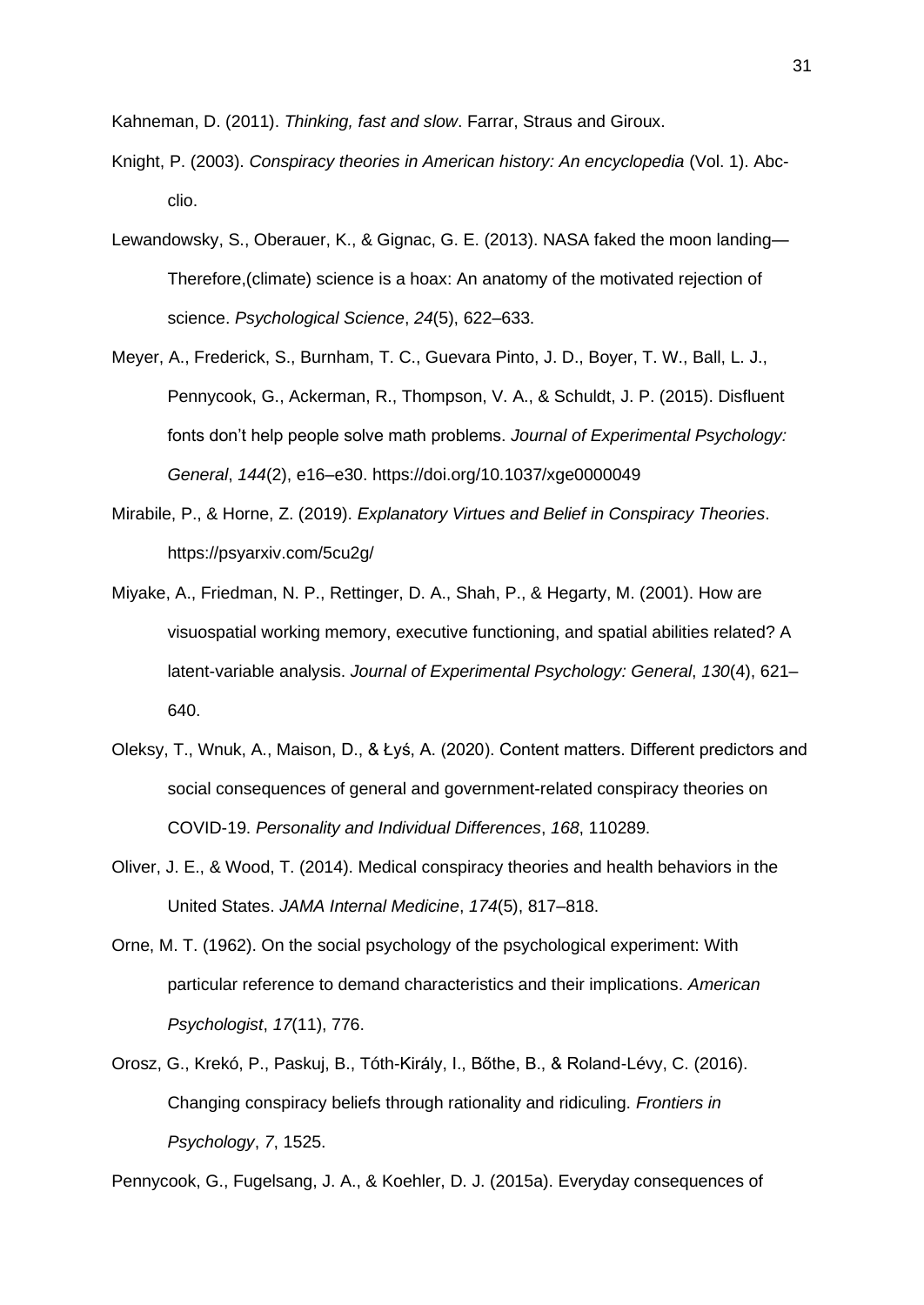[analytic thinking.](https://www.zotero.org/google-docs/?HLSLEm) *[Current Directions in Psychological Science](https://www.zotero.org/google-docs/?HLSLEm)*[,](https://www.zotero.org/google-docs/?HLSLEm) *[24](https://www.zotero.org/google-docs/?HLSLEm)*[\(6\), 425–432.](https://www.zotero.org/google-docs/?HLSLEm)

- [Pennycook, G., Fugelsang, J. A., & Koehler, D. J. \(2015b\). What makes us think? A three](https://www.zotero.org/google-docs/?HLSLEm)[stage dual-process model of analytic engagement.](https://www.zotero.org/google-docs/?HLSLEm) *[Cognitive Psychology](https://www.zotero.org/google-docs/?HLSLEm)*[,](https://www.zotero.org/google-docs/?HLSLEm) *[80](https://www.zotero.org/google-docs/?HLSLEm)*[, 34–72.](https://www.zotero.org/google-docs/?HLSLEm)
- [Pennycook, G., McPhetres, J., Bago, B., & Rand, D. \(2021\). Beliefs About COVID-19 in](https://www.zotero.org/google-docs/?HLSLEm)  [Canada, the United Kingdom, and the United States: A Novel Test of Political](https://www.zotero.org/google-docs/?HLSLEm)  [Polarization and Motivated Reasoning.](https://www.zotero.org/google-docs/?HLSLEm) *[Personality and Social Psychology Bulletin](https://www.zotero.org/google-docs/?HLSLEm)*[.](https://www.zotero.org/google-docs/?HLSLEm)  [https://doi.org/10.1177/01461672211023652](https://www.zotero.org/google-docs/?HLSLEm)
- [Pennycook, G., & Rand, D. G. \(2019a\). Cognitive reflection and the 2016 US Presidential](https://www.zotero.org/google-docs/?HLSLEm)  [election.](https://www.zotero.org/google-docs/?HLSLEm) *[Personality and Social Psychology Bulletin](https://www.zotero.org/google-docs/?HLSLEm)*[,](https://www.zotero.org/google-docs/?HLSLEm) *[45](https://www.zotero.org/google-docs/?HLSLEm)*[\(2\), 224–239.](https://www.zotero.org/google-docs/?HLSLEm)
- [Pennycook, G., & Rand, D. G. \(2019b\). Lazy, not biased: Susceptibility to partisan fake news](https://www.zotero.org/google-docs/?HLSLEm)  [is better explained by lack of reasoning than by motivated reasoning.](https://www.zotero.org/google-docs/?HLSLEm) *[Cognition](https://www.zotero.org/google-docs/?HLSLEm)*[,](https://www.zotero.org/google-docs/?HLSLEm) *[188](https://www.zotero.org/google-docs/?HLSLEm)*[,](https://www.zotero.org/google-docs/?HLSLEm)  [39–50.](https://www.zotero.org/google-docs/?HLSLEm)
- [Rizeq, J., Flora, D. B., & Toplak, M. E. \(2020\). An examination of the underlying dimensional](https://www.zotero.org/google-docs/?HLSLEm)  [structure of three domains of contaminated mindware: Paranormal beliefs,](https://www.zotero.org/google-docs/?HLSLEm)  [conspiracy beliefs, and anti-science attitudes.](https://www.zotero.org/google-docs/?HLSLEm) *[Thinking & Reasoning](https://www.zotero.org/google-docs/?HLSLEm)*[, 1–25.](https://www.zotero.org/google-docs/?HLSLEm)
- [Rottweiler, B., & Gill, P. \(2020\). Conspiracy Beliefs and Violent Extremist Intentions: The](https://www.zotero.org/google-docs/?HLSLEm)  [Contingent Effects of Self-efficacy, Self-control and Law-related Morality.](https://www.zotero.org/google-docs/?HLSLEm) *[Terrorism](https://www.zotero.org/google-docs/?HLSLEm)  [and Political Violence](https://www.zotero.org/google-docs/?HLSLEm)*[, 1–20.](https://www.zotero.org/google-docs/?HLSLEm)
- [Sanchez, C., Sundermeier, B., Gray, K., & Calin-Jageman, R. J. \(2017\). Direct replication of](https://www.zotero.org/google-docs/?HLSLEm)  [Gervais & Norenzayan \(2012\): No evidence that analytic thinking decreases religious](https://www.zotero.org/google-docs/?HLSLEm)  [belief.](https://www.zotero.org/google-docs/?HLSLEm) *[PLoS One](https://www.zotero.org/google-docs/?HLSLEm)*[,](https://www.zotero.org/google-docs/?HLSLEm) *[12](https://www.zotero.org/google-docs/?HLSLEm)*[\(2\), e0172636.](https://www.zotero.org/google-docs/?HLSLEm)
- [Ståhl, T., & Van Prooijen, J.-W. \(2018\). Epistemic rationality: Skepticism toward unfounded](https://www.zotero.org/google-docs/?HLSLEm)  [beliefs requires sufficient cognitive ability and motivation to be rational.](https://www.zotero.org/google-docs/?HLSLEm) *[Personality](https://www.zotero.org/google-docs/?HLSLEm)  [and Individual Differences](https://www.zotero.org/google-docs/?HLSLEm)*[,](https://www.zotero.org/google-docs/?HLSLEm) *[122](https://www.zotero.org/google-docs/?HLSLEm)*[, 155–163.](https://www.zotero.org/google-docs/?HLSLEm)
- [Stanovich, K. E., & West, R. F. \(2000\). Individual differences in reasoning: Implications for](https://www.zotero.org/google-docs/?HLSLEm)  [the rationality debate.](https://www.zotero.org/google-docs/?HLSLEm) *[Behavioral and Brain Sciences](https://www.zotero.org/google-docs/?HLSLEm)*[,](https://www.zotero.org/google-docs/?HLSLEm) *[23](https://www.zotero.org/google-docs/?HLSLEm)*[\(5\), 645–665.](https://www.zotero.org/google-docs/?HLSLEm)
- [Sunstein, C. R., & Vermeule, A. \(2009\). Conspiracy theories: Causes and cures.](https://www.zotero.org/google-docs/?HLSLEm) *[Journal of](https://www.zotero.org/google-docs/?HLSLEm)  [Political Philosophy](https://www.zotero.org/google-docs/?HLSLEm)*[,](https://www.zotero.org/google-docs/?HLSLEm) *[17](https://www.zotero.org/google-docs/?HLSLEm)*[\(2\), 202–227.](https://www.zotero.org/google-docs/?HLSLEm)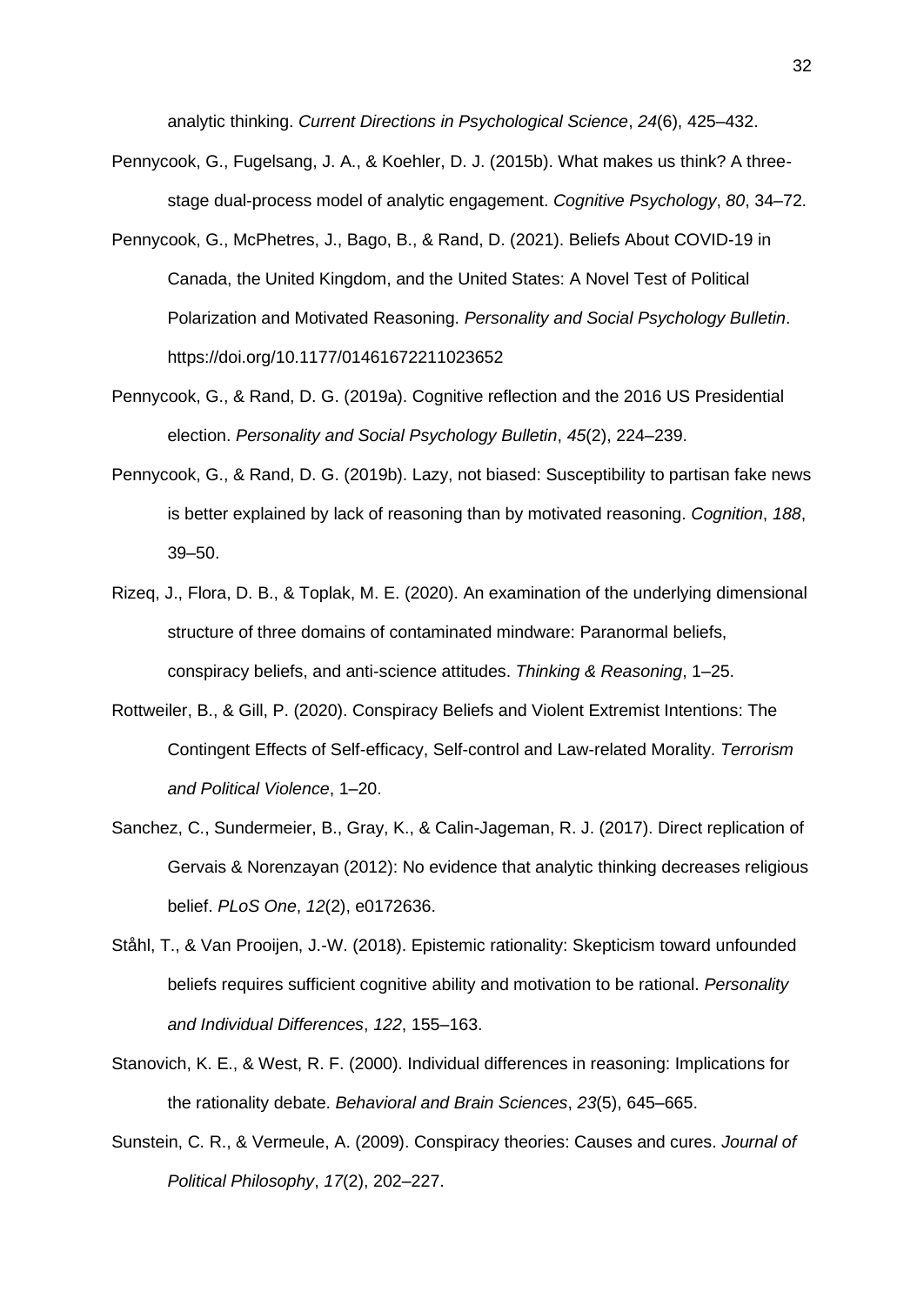- [Sutton, R. M., & Douglas, K. M. \(2020\). Conspiracy theories and the conspiracy mindset:](https://www.zotero.org/google-docs/?HLSLEm)  [Implications for political ideology.](https://www.zotero.org/google-docs/?HLSLEm) *[Current Opinion in Behavioral Sciences](https://www.zotero.org/google-docs/?HLSLEm)*[,](https://www.zotero.org/google-docs/?HLSLEm) *[34](https://www.zotero.org/google-docs/?HLSLEm)*[, 118–](https://www.zotero.org/google-docs/?HLSLEm) [122.](https://www.zotero.org/google-docs/?HLSLEm)
- [Swami, V., Voracek, M., Stieger, S., Tran, U. S., & Furnham, A. \(2014\). Analytic thinking](https://www.zotero.org/google-docs/?HLSLEm)  [reduces belief in conspiracy theories.](https://www.zotero.org/google-docs/?HLSLEm) *[Cognition](https://www.zotero.org/google-docs/?HLSLEm)*[,](https://www.zotero.org/google-docs/?HLSLEm) *[133](https://www.zotero.org/google-docs/?HLSLEm)*[\(3\), 572–585.](https://www.zotero.org/google-docs/?HLSLEm)
- [Tappin, B. M., Pennycook, G., & Rand, D. G. \(2020\). Bayesian or biased? Analytic thinking](https://www.zotero.org/google-docs/?HLSLEm)  [and political belief updating.](https://www.zotero.org/google-docs/?HLSLEm) *[Cognition](https://www.zotero.org/google-docs/?HLSLEm)*[,](https://www.zotero.org/google-docs/?HLSLEm) *[204](https://www.zotero.org/google-docs/?HLSLEm)*[, 104375.](https://www.zotero.org/google-docs/?HLSLEm)  [https://doi.org/10.1016/j.cognition.2020.104375](https://www.zotero.org/google-docs/?HLSLEm)
- [Thompson, V. A., Turner, J. A. P., & Pennycook, G. \(2011\). Intuition, reason, and](https://www.zotero.org/google-docs/?HLSLEm)  [metacognition.](https://www.zotero.org/google-docs/?HLSLEm) *[Cognitive Psychology](https://www.zotero.org/google-docs/?HLSLEm)*[,](https://www.zotero.org/google-docs/?HLSLEm) *[63](https://www.zotero.org/google-docs/?HLSLEm)*[\(3\), 107–140.](https://www.zotero.org/google-docs/?HLSLEm)
- [Thomson, K. S., & Oppenheimer, D. M. \(2016\). Investigating an alternate form of the](https://www.zotero.org/google-docs/?HLSLEm)  [cognitive reflection test.](https://www.zotero.org/google-docs/?HLSLEm) *[Judgment and Decision Making](https://www.zotero.org/google-docs/?HLSLEm)*[,](https://www.zotero.org/google-docs/?HLSLEm) *[11](https://www.zotero.org/google-docs/?HLSLEm)*[\(1\), 99–113.](https://www.zotero.org/google-docs/?HLSLEm)
- [Toplak, M. E., West, R. F., & Stanovich, K. E. \(2011\). The Cognitive Reflection Test as a](https://www.zotero.org/google-docs/?HLSLEm)  [predictor of performance on heuristics-and-biases tasks.](https://www.zotero.org/google-docs/?HLSLEm) *[Memory & Cognition](https://www.zotero.org/google-docs/?HLSLEm)*[,](https://www.zotero.org/google-docs/?HLSLEm) *[39](https://www.zotero.org/google-docs/?HLSLEm)*[\(7\),](https://www.zotero.org/google-docs/?HLSLEm)  [1275–1289.](https://www.zotero.org/google-docs/?HLSLEm)
- [Trémolière, B., De Neys, W., & Bonnefon, J.-F. \(2012\). Mortality salience and morality:](https://www.zotero.org/google-docs/?HLSLEm)  [Thinking about death makes people less utilitarian.](https://www.zotero.org/google-docs/?HLSLEm) *[Cognition](https://www.zotero.org/google-docs/?HLSLEm)*[,](https://www.zotero.org/google-docs/?HLSLEm) *[124](https://www.zotero.org/google-docs/?HLSLEm)*[\(3\), 379–384.](https://www.zotero.org/google-docs/?HLSLEm)
- [Uscinski, J. E., Douglas, K., & Lewandowsky, S. \(2017\). Climate change conspiracy](https://www.zotero.org/google-docs/?HLSLEm)  [theories. In](https://www.zotero.org/google-docs/?HLSLEm) *[Oxford Research Encyclopedia of Climate Science](https://www.zotero.org/google-docs/?HLSLEm)*[.](https://www.zotero.org/google-docs/?HLSLEm)
- [Uscinski, J. E., Enders, A. M., Klofstad, C., Seelig, M., Funchion, J., Everett, C., Wuchty, S.,](https://www.zotero.org/google-docs/?HLSLEm)  [Premaratne, K., & Murthi, M. \(2020\). Why do people believe COVID-19 conspiracy](https://www.zotero.org/google-docs/?HLSLEm)  [theories?](https://www.zotero.org/google-docs/?HLSLEm) *[Harvard Kennedy School Misinformation Review](https://www.zotero.org/google-docs/?HLSLEm)*[,](https://www.zotero.org/google-docs/?HLSLEm) *[1](https://www.zotero.org/google-docs/?HLSLEm)*[\(3\).](https://www.zotero.org/google-docs/?HLSLEm)
- [Van der Linden, S. \(2015\). The conspiracy-effect: Exposure to conspiracy theories \(about](https://www.zotero.org/google-docs/?HLSLEm)  [global warming\) decreases pro-social behavior and science acceptance.](https://www.zotero.org/google-docs/?HLSLEm) *[Personality](https://www.zotero.org/google-docs/?HLSLEm)  [and Individual Differences](https://www.zotero.org/google-docs/?HLSLEm)*[,](https://www.zotero.org/google-docs/?HLSLEm) *[87](https://www.zotero.org/google-docs/?HLSLEm)*[, 171–173.](https://www.zotero.org/google-docs/?HLSLEm)
- [van Prooijen, J.-W. \(2017\). Why education predicts decreased belief in conspiracy theories.](https://www.zotero.org/google-docs/?HLSLEm)  *[Applied Cognitive Psychology](https://www.zotero.org/google-docs/?HLSLEm)*[,](https://www.zotero.org/google-docs/?HLSLEm) *[31](https://www.zotero.org/google-docs/?HLSLEm)*[\(1\), 50–58.](https://www.zotero.org/google-docs/?HLSLEm)

[van Prooijen, J.-W., & Douglas, K. M. \(2018\). Belief in conspiracy theories: Basic principles](https://www.zotero.org/google-docs/?HLSLEm)